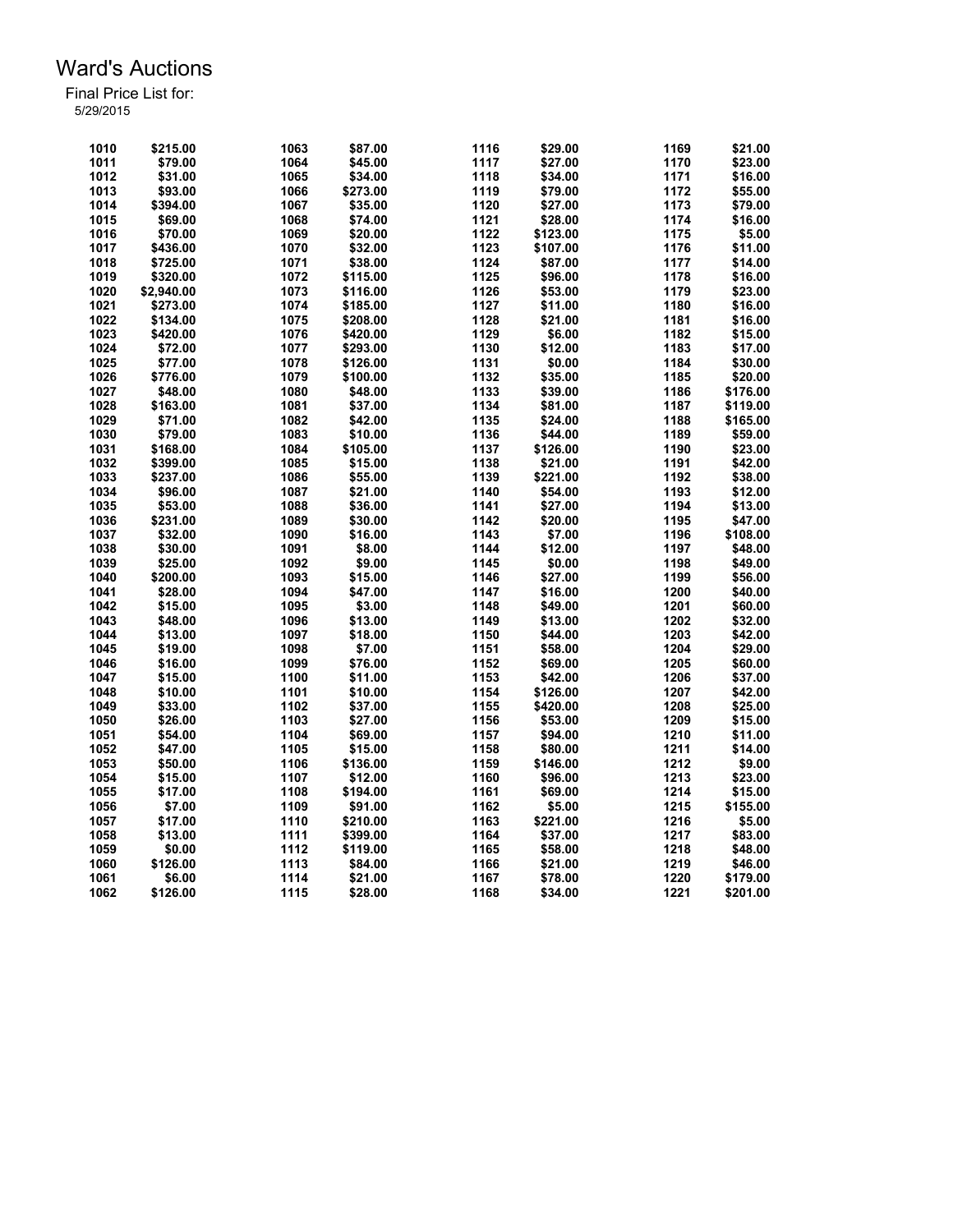| 1222 | \$217.00 | 1275 | \$0.00     | 2048 | \$149.00   | 2101 | \$174.00   |
|------|----------|------|------------|------|------------|------|------------|
| 1223 | \$258.00 | 1276 | \$0.00     | 2049 | \$196.00   | 2102 | \$48.00    |
| 1224 | \$79.00  | 1277 | \$5.00     | 2050 | \$147.00   | 2103 | \$33.00    |
| 1225 | \$20.00  | 1278 | \$0.00     | 2051 | \$95.00    | 2104 | \$129.00   |
| 1226 | \$21.00  | 1279 | \$16.00    | 2052 | \$228.00   | 2105 | \$95.00    |
| 1227 | \$15.00  | 1280 | \$0.00     | 2053 | \$77.00    | 2106 | \$38.00    |
| 1228 | \$71.00  | 1281 | \$42.00    | 2054 | \$200.00   | 2107 | \$38.00    |
| 1229 | \$79.00  | 1282 | \$6.00     | 2055 | \$40.00    | 2108 | \$14.00    |
| 1230 | \$21.00  | 1283 | \$19.00    | 2056 | \$56.00    | 2109 | \$23.00    |
| 1231 | \$42.00  | 1284 | \$16.00    | 2057 | \$638.00   | 2110 | \$113.00   |
| 1232 | \$42.00  | 1285 | \$5.00     | 2058 | \$105.00   | 2111 | \$143.00   |
| 1233 | \$47.00  | 1286 | \$29.00    | 2059 | \$60.00    | 2112 | \$35.00    |
| 1234 | \$21.00  | 1287 | \$23.00    | 2060 | \$98.00    | 2113 | \$37.00    |
| 1235 | \$31.00  | 1288 | \$13.00    | 2061 | \$104.00   | 2114 | \$107.00   |
| 1236 | \$21.00  | 1289 | \$21.00    | 2062 | \$62.00    | 2115 | \$111.00   |
| 1237 | \$399.00 | 2010 | \$1,081.00 | 2063 | \$81.00    | 2116 | \$124.00   |
| 1238 | \$18.00  | 2011 | \$357.00   | 2064 | \$57.00    | 2117 | \$123.00   |
| 1239 | \$19.00  | 2012 | \$1,050.00 | 2065 | \$34.00    | 2118 | \$75.00    |
| 1240 | \$10.00  | 2013 |            | 2066 |            | 2119 |            |
|      |          |      | \$81.00    |      | \$11.00    |      | \$93.00    |
| 1241 | \$5.00   | 2014 | \$58.00    | 2067 | \$69.00    | 2120 | \$89.00    |
| 1242 | \$0.00   | 2015 | \$92.00    | 2068 | \$44.00    | 2121 | \$11.00    |
| 1243 | \$11.00  | 2016 | \$123.00   | 2069 | \$37.00    | 2122 | \$9.00     |
| 1244 | \$21.00  | 2017 | \$1,574.00 | 2070 | \$349.00   | 2123 | \$11.00    |
| 1245 | \$54.00  | 2018 | \$93.00    | 2071 | \$22.00    | 2124 | \$9.00     |
| 1246 | \$137.00 | 2019 | \$58.00    | 2072 | \$48.00    | 2125 | \$40.00    |
| 1247 | \$15.00  | 2020 | \$552.00   | 2073 | \$80.00    | 2126 | \$9.00     |
| 1248 | \$90.00  | 2021 | \$302.00   | 2074 | \$95.00    | 2127 | \$6.00     |
| 1249 | \$247.00 | 2022 | \$138.00   | 2075 | \$47.00    | 2128 | \$6.00     |
| 1250 | \$85.00  | 2023 | \$195.00   | 2076 | \$36.00    | 2129 | \$16.00    |
| 1251 | \$97.00  | 2024 | \$107.00   | 2077 | \$21.00    | 2130 | \$10.00    |
| 1252 | \$70.00  | 2025 | \$112.00   | 2078 | \$23.00    | 2131 | \$6.00     |
| 1253 | \$21.00  | 2026 | \$109.00   | 2079 | \$20.00    | 2132 | \$20.00    |
| 1254 | \$12.00  | 2027 | \$105.00   | 2080 | \$23.00    | 2133 | \$60.00    |
| 1255 | \$27.00  | 2028 | \$92.00    | 2081 | \$11.00    | 2134 | \$40.00    |
| 1256 | \$269.00 | 2029 | \$90.00    | 2082 | \$13.00    | 2135 | \$10.00    |
| 1257 | \$21.00  | 2030 | \$260.00   | 2083 | \$11.00    | 2136 | \$14.00    |
| 1258 | \$17.00  | 2031 | \$28.00    | 2084 | \$9.00     | 2137 | \$21.00    |
| 1259 | \$30.00  | 2032 | \$80.00    | 2085 | \$11.00    | 2138 | \$24.00    |
| 1260 | \$41.00  | 2033 | \$81.00    | 2086 | \$28.00    | 2139 | \$26.00    |
| 1261 | \$45.00  | 2034 | \$60.00    | 2087 | \$27.00    | 2140 | \$10.00    |
| 1262 | \$4.00   | 2035 | \$71.00    | 2088 | \$16.00    | 2141 | \$12.00    |
| 1263 | \$8.00   | 2036 | \$48.00    | 2089 | \$40.00    | 2142 | \$8.00     |
| 1264 | \$15.00  | 2037 | \$212.00   | 2090 | \$10.00    | 2143 | \$6.00     |
| 1265 | \$32.00  | 2038 | \$41.00    | 2091 | \$18.00    | 2144 | \$410.00   |
| 1266 | \$21.00  | 2039 | \$79.00    | 2092 | \$104.00   | 2145 | \$66.00    |
| 1267 | \$16.00  | 2040 | \$116.00   | 2093 | \$32.00    | 2146 | \$103.00   |
| 1268 | \$37.00  | 2041 | \$79.00    | 2094 | \$19.00    | 2147 | \$100.00   |
| 1269 | \$782.00 | 2042 | \$60.00    | 2095 | \$13.00    | 2148 | \$158.00   |
| 1270 | \$47.00  | 2043 | \$105.00   | 2096 | \$15.00    | 2149 | \$107.00   |
| 1271 | \$16.00  | 2044 | \$72.00    | 2097 | \$42.00    | 2150 | \$103.00   |
| 1272 | \$42.00  | 2045 | \$125.00   | 2098 | \$32.00    | 2151 | \$77.00    |
| 1273 | \$48.00  | 2046 | \$342.00   | 2099 | \$3,359.00 | 2152 | \$1,313.00 |
|      |          |      |            |      |            |      |            |
| 1274 | \$34.00  | 2047 | \$79.00    | 2100 | \$176.00   | 2153 | \$31.00    |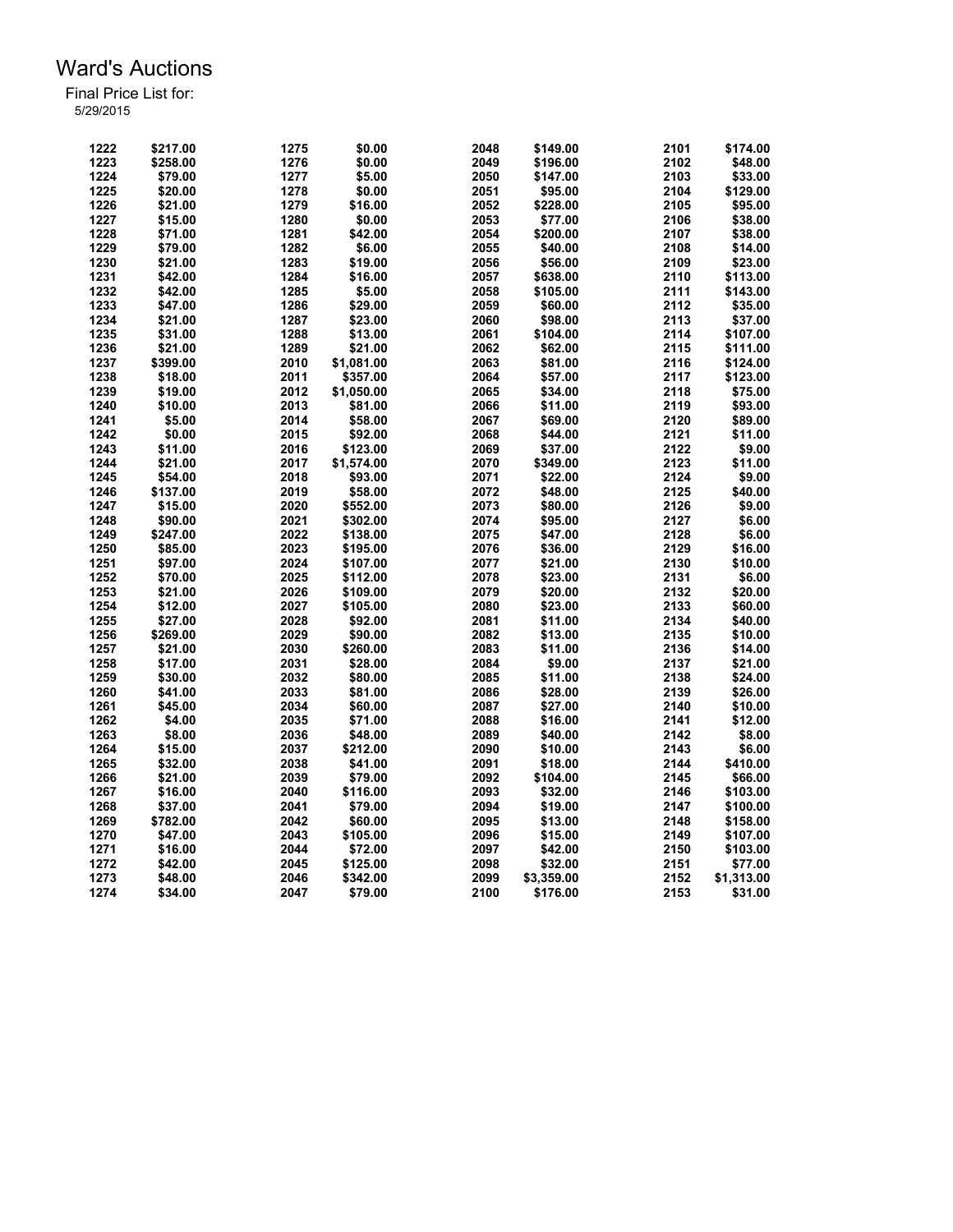| 2154 | \$58.00  | 2207 | \$40.00    | 2260 | \$8.00   | 2313 | \$17.00 |
|------|----------|------|------------|------|----------|------|---------|
| 2155 | \$230.00 | 2208 | \$71.00    | 2261 | \$38.00  | 2314 | \$13.00 |
| 2156 | \$31.00  | 2209 | \$45.00    | 2262 | \$8.00   | 2315 | \$20.00 |
| 2157 | \$31.00  | 2210 | \$59.00    | 2263 | \$157.00 | 2316 | \$29.00 |
| 2158 | \$670.00 | 2211 | \$126.00   | 2264 | \$16.00  | 2317 | \$37.00 |
| 2159 | \$629.00 | 2212 | \$0.00     | 2265 | \$81.00  | 2318 | \$29.00 |
| 2160 | \$48.00  | 2213 | \$33.00    | 2266 | \$47.00  | 2319 | \$11.00 |
| 2161 |          | 2214 | \$11.00    | 2267 |          | 2320 | \$8.00  |
|      | \$11.00  |      |            |      | \$21.00  |      |         |
| 2162 | \$35.00  | 2215 | \$9.00     | 2268 | \$69.00  | 2321 | \$10.00 |
| 2163 | \$35.00  | 2216 | \$21.00    | 2269 | \$79.00  | 2322 | \$6.00  |
| 2164 | \$29.00  | 2217 | \$38.00    | 2270 | \$17.00  | 2323 | \$40.00 |
| 2165 | \$39.00  | 2218 | \$33.00    | 2271 | \$18.00  | 2324 | \$38.00 |
| 2166 | \$33.00  | 2219 | \$21.00    | 2272 | \$21.00  | 2325 | \$28.00 |
| 2167 | \$317.00 | 2220 | \$163.00   | 2273 | \$13.00  | 2326 | \$28.00 |
| 2168 | \$121.00 | 2221 | \$100.00   | 2274 | \$24.00  | 2327 | \$41.00 |
| 2169 | \$15.00  | 2222 | \$1,700.00 | 2275 | \$20.00  | 2328 | \$54.00 |
| 2170 | \$28.00  | 2223 | \$456.00   | 2276 | \$35.00  | 2329 | \$63.00 |
| 2171 | \$75.00  | 2224 | \$3,854.00 | 2277 | \$44.00  | 2330 | \$54.00 |
|      |          |      |            | 2278 |          |      |         |
| 2172 | \$10.00  | 2225 | \$419.00   |      | \$39.00  | 2331 | \$48.00 |
| 2173 | \$10.00  | 2226 | \$742.00   | 2279 | \$19.00  | 2332 | \$8.00  |
| 2174 | \$101.00 | 2227 | \$116.00   | 2280 | \$9.00   | 2333 | \$6.00  |
| 2175 | \$12.00  | 2228 | \$10.00    | 2281 | \$70.00  | 2334 | \$11.00 |
| 2176 | \$11.00  | 2229 | \$81.00    | 2282 | \$30.00  | 2335 | \$54.00 |
| 2177 | \$29.00  | 2230 | \$150.00   | 2283 | \$95.00  | 2336 | \$79.00 |
| 2178 | \$233.00 | 2231 | \$42.00    | 2284 | \$17.00  | 2337 | \$89.00 |
| 2179 | \$93.00  | 2232 | \$126.00   | 2285 | \$17.00  | 2338 | \$24.00 |
| 2180 | \$35.00  | 2233 | \$72.00    | 2286 | \$33.00  | 2339 | \$49.00 |
| 2181 | \$74.00  | 2234 | \$35.00    | 2287 | \$44.00  | 2340 | \$59.00 |
| 2182 | \$0.00   | 2235 | \$80.00    | 2288 | \$41.00  | 2341 |         |
|      |          |      |            |      |          |      | \$30.00 |
| 2183 | \$96.00  | 2236 | \$45.00    | 2289 | \$11.00  | 2342 | \$17.00 |
| 2184 | \$100.00 | 2237 | \$109.00   | 2290 | \$28.00  | 2343 | \$28.00 |
| 2185 | \$70.00  | 2238 | \$30.00    | 2291 | \$82.00  | 2344 | \$5.00  |
| 2186 | \$385.00 | 2239 | \$40.00    | 2292 | \$59.00  | 2345 | \$46.00 |
| 2187 | \$61.00  | 2240 | \$69.00    | 2293 | \$47.00  | 2346 | \$9.00  |
| 2188 | \$37.00  | 2241 | \$154.00   | 2294 | \$21.00  | 2347 | \$53.00 |
| 2189 | \$32.00  | 2242 | \$620.00   | 2295 | \$69.00  | 2348 | \$13.00 |
| 2190 | \$16.00  | 2243 | \$25.00    | 2296 | \$37.00  | 2349 | \$7.00  |
| 2191 | \$32.00  | 2244 | \$116.00   | 2297 | \$27.00  | 2350 | \$26.00 |
| 2192 | \$21.00  | 2245 | \$81.00    | 2298 | \$21.00  | 2351 | \$7.00  |
| 2193 | \$71.00  | 2246 | \$132.00   | 2299 |          |      |         |
|      |          |      |            |      | \$5.00   | 2352 | \$20.00 |
| 2194 | \$11.00  | 2247 | \$74.00    | 2300 | \$26.00  | 2353 | \$5.00  |
| 2195 | \$56.00  | 2248 | \$11.00    | 2301 | \$53.00  | 2354 | \$5.00  |
| 2196 | \$123.00 | 2249 | \$24.00    | 2302 | \$7.00   | 2355 | \$16.00 |
| 2197 | \$13.00  | 2250 | \$81.00    | 2303 | \$13.00  | 2356 | \$28.00 |
| 2198 | \$42.00  | 2251 | \$145.00   | 2304 | \$29.00  | 2357 | \$36.00 |
| 2199 | \$27.00  | 2252 | \$81.00    | 2305 | \$32.00  | 2358 | \$15.00 |
| 2200 | \$135.00 | 2253 | \$333.00   | 2306 | \$88.00  | 2359 | \$9.00  |
| 2201 | \$8.00   | 2254 | \$103.00   | 2307 | \$73.00  | 2360 | \$10.00 |
| 2202 | \$14.00  | 2255 | \$94.00    | 2308 | \$79.00  | 2361 | \$11.00 |
| 2203 | \$6.00   | 2256 | \$87.00    | 2309 | \$27.00  | 2362 | \$10.00 |
|      | \$11.00  |      |            | 2310 |          | 2363 |         |
| 2204 |          | 2257 | \$98.00    |      | \$32.00  |      | \$39.00 |
| 2205 | \$34.00  | 2258 | \$23.00    | 2311 | \$58.00  | 2364 | \$39.00 |
| 2206 | \$8.00   | 2259 | \$189.00   | 2312 | \$105.00 | 2365 | \$10.00 |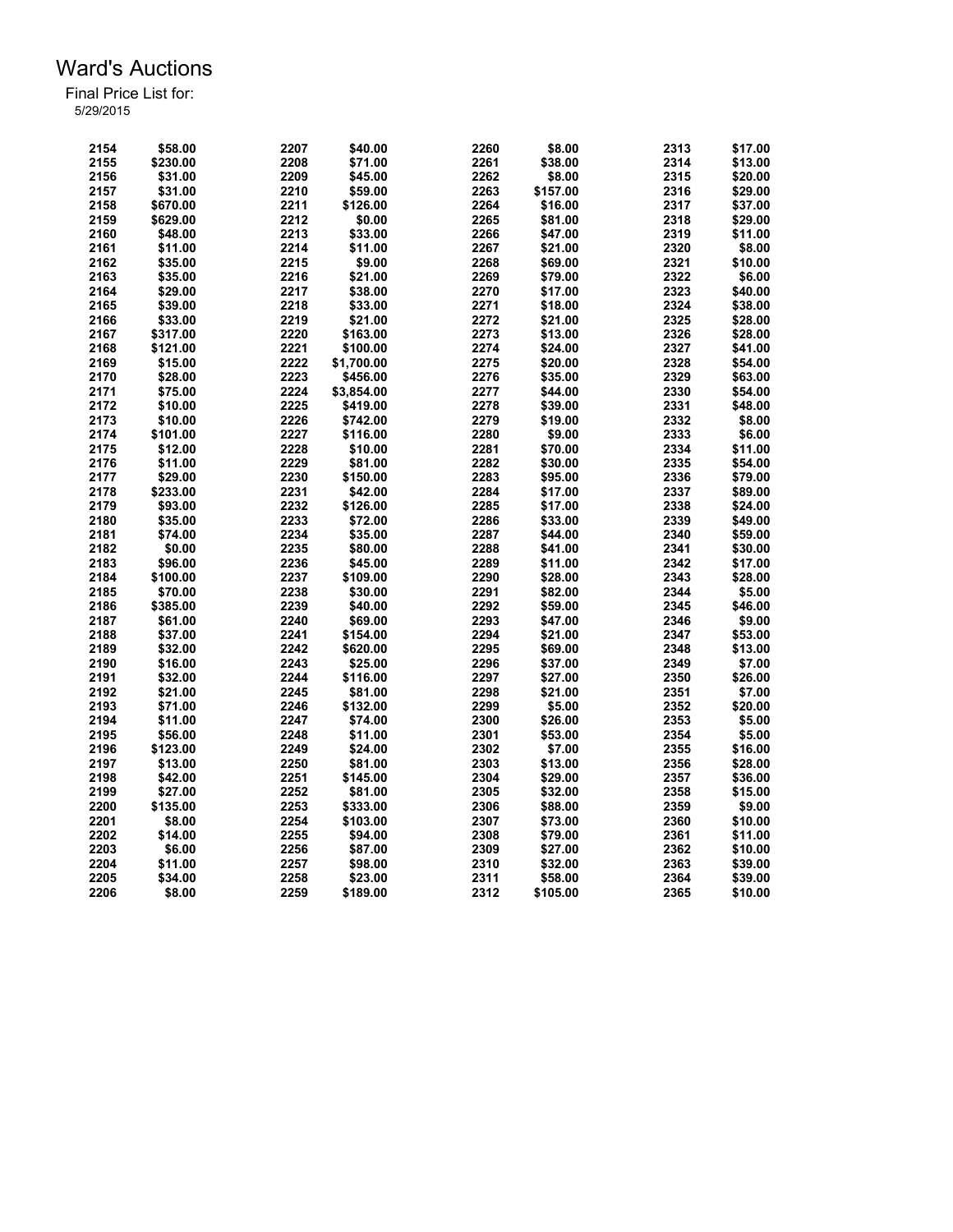| 2366 | \$49.00  | 2419 | \$20.00    | 2472 | \$74.00    | 3023 | \$116.00   |
|------|----------|------|------------|------|------------|------|------------|
| 2367 | \$8.00   | 2420 | \$27.00    | 2473 | \$79.00    | 3024 | \$1,789.00 |
|      |          |      |            |      |            |      |            |
| 2368 | \$13.00  | 2421 | \$23.00    | 2474 | \$63.00    | 3025 | \$73.00    |
| 2369 | \$11.00  | 2422 | \$48.00    | 2475 | \$66.00    | 3026 | \$94.00    |
| 2370 | \$11.00  | 2423 | \$32.00    | 2476 | \$59.00    | 3027 | \$210.00   |
| 2371 | \$7.00   | 2424 | \$17.00    | 2477 | \$79.00    | 3028 | \$430.00   |
| 2372 | \$21.00  | 2425 | \$15.00    | 2478 | \$111.00   | 3029 | \$317.00   |
| 2373 | \$7.00   | 2426 | \$13.00    | 2479 | \$55.00    | 3030 | \$117.00   |
| 2374 | \$16.00  | 2427 | \$15.00    | 2480 | \$49.00    | 3031 | \$62.00    |
| 2375 | \$28.00  | 2428 | \$17.00    | 2481 | \$100.00   | 3032 | \$310.00   |
| 2376 | \$44.00  | 2429 | \$9.00     | 2482 | \$53.00    | 3033 | \$152.00   |
| 2377 | \$27.00  | 2430 | \$76.00    | 2483 | \$33.00    | 3034 | \$184.00   |
| 2378 | \$24.00  | 2431 | \$12.00    | 2484 | \$41.00    | 3035 | \$210.00   |
| 2379 | \$17.00  | 2432 | \$12.00    | 2485 | \$36.00    | 3036 | \$210.00   |
| 2380 | \$16.00  | 2433 | \$21.00    | 2486 | \$37.00    | 3037 | \$93.00    |
| 2381 | \$23.00  | 2434 | \$16.00    | 2487 | \$58.00    | 3038 | \$203.00   |
| 2382 | \$51.00  | 2435 | \$51.00    | 2488 | \$37.00    | 3039 | \$65.00    |
| 2383 | \$105.00 | 2436 | \$13.00    | 2489 | \$71.00    | 3040 | \$60.00    |
| 2384 | \$27.00  | 2437 | \$311.00   | 2490 | \$9.00     | 3041 | \$48.00    |
| 2385 | \$42.00  | 2438 | \$72.00    | 2491 | \$45.00    | 3042 | \$50.00    |
|      |          |      |            |      |            |      |            |
| 2386 | \$117.00 | 2439 | \$178.00   | 2492 | \$111.00   | 3043 | \$40.00    |
| 2387 | \$154.00 | 2440 | \$65.00    | 2493 | \$117.00   | 3044 | \$59.00    |
| 2388 | \$79.00  | 2441 | \$79.00    | 2494 | \$105.00   | 3045 | \$109.00   |
| 2389 | \$11.00  | 2442 | \$136.00   | 2495 | \$128.00   | 3046 | \$29.00    |
| 2390 | \$37.00  | 2443 | \$80.00    | 2496 | \$37.00    | 3047 | \$45.00    |
| 2391 | \$35.00  | 2444 | \$83.00    | 2497 | \$49.00    | 3048 | \$91.00    |
| 2392 | \$11.00  | 2445 | \$234.00   | 2498 | \$28.00    | 3049 | \$321.00   |
| 2393 | \$16.00  | 2446 | \$167.00   | 2499 | \$40.00    | 3050 | \$30.00    |
| 2394 | \$21.00  | 2447 | \$107.00   | 2500 | \$158.00   | 3051 | \$50.00    |
| 2395 | \$47.00  | 2448 | \$105.00   | 2501 | \$268.00   | 3052 | \$77.00    |
| 2396 | \$16.00  | 2449 | \$210.00   | 2502 | \$48.00    | 3053 | \$63.00    |
| 2397 | \$17.00  | 2450 | \$126.00   | 2503 | \$45.00    | 3054 | \$71.00    |
| 2398 | \$57.00  | 2451 | \$55.00    | 2504 | \$100.00   | 3055 | \$45.00    |
| 2399 | \$107.00 | 2452 | \$243.00   | 2505 | \$37.00    | 3056 | \$44.00    |
| 2400 | \$31.00  | 2453 | \$84.00    | 2506 | \$49.00    | 3057 | \$158.00   |
| 2401 | \$16.00  | 2454 | \$100.00   | 2507 | \$73.00    | 3058 | \$150.00   |
| 2402 | \$30.00  | 2455 | \$125.00   | 2508 | \$63.00    | 3059 | \$142.00   |
| 2403 | \$27.00  | 2456 | \$50.00    | 2509 | \$1,313.00 | 3060 | \$221.00   |
| 2404 | \$11.00  | 2457 | \$61.00    | 2510 | \$42.00    | 3061 | \$101.00   |
| 2405 | \$18.00  | 2458 | \$62.00    | 2511 | \$184.00   | 3062 | \$67.00    |
| 2406 | \$99.00  | 2459 | \$67.00    | 3010 | \$125.00   | 3063 | \$363.00   |
| 2407 | \$26.00  | 2460 | \$115.00   | 3011 | \$0.00     | 3064 | \$8.00     |
| 2408 | \$42.00  | 2461 | \$129.00   | 3012 | \$0.00     | 3065 | \$9.00     |
| 2409 | \$15.00  | 2462 | \$90.00    | 3013 | \$544.00   | 3066 | \$19.00    |
| 2410 | \$13.00  | 2463 | \$84.00    | 3014 | \$88.00    | 3067 | \$29.00    |
|      |          |      |            |      |            |      |            |
| 2411 | \$9.00   | 2464 | \$89.00    | 3015 | \$410.00   | 3068 | \$20.00    |
| 2412 | \$7.00   | 2465 | \$207.00   | 3016 | \$147.00   | 3069 | \$179.00   |
| 2413 | \$23.00  | 2466 | \$105.00   | 3017 | \$132.00   | 3070 | \$105.00   |
| 2414 | \$19.00  | 2467 | \$19.00    | 3018 | \$141.00   | 3071 | \$116.00   |
| 2415 | \$16.00  | 2468 | \$201.00   | 3019 | \$132.00   | 3072 | \$74.00    |
| 2416 | \$17.00  | 2469 | \$95.00    | 3020 | \$107.00   | 3073 | \$76.00    |
| 2417 | \$17.00  | 2470 | \$1,278.00 | 3021 | \$133.00   | 3074 | \$81.00    |
| 2418 | \$32.00  | 2471 | \$483.00   | 3022 | \$72.00    | 3075 | \$45.00    |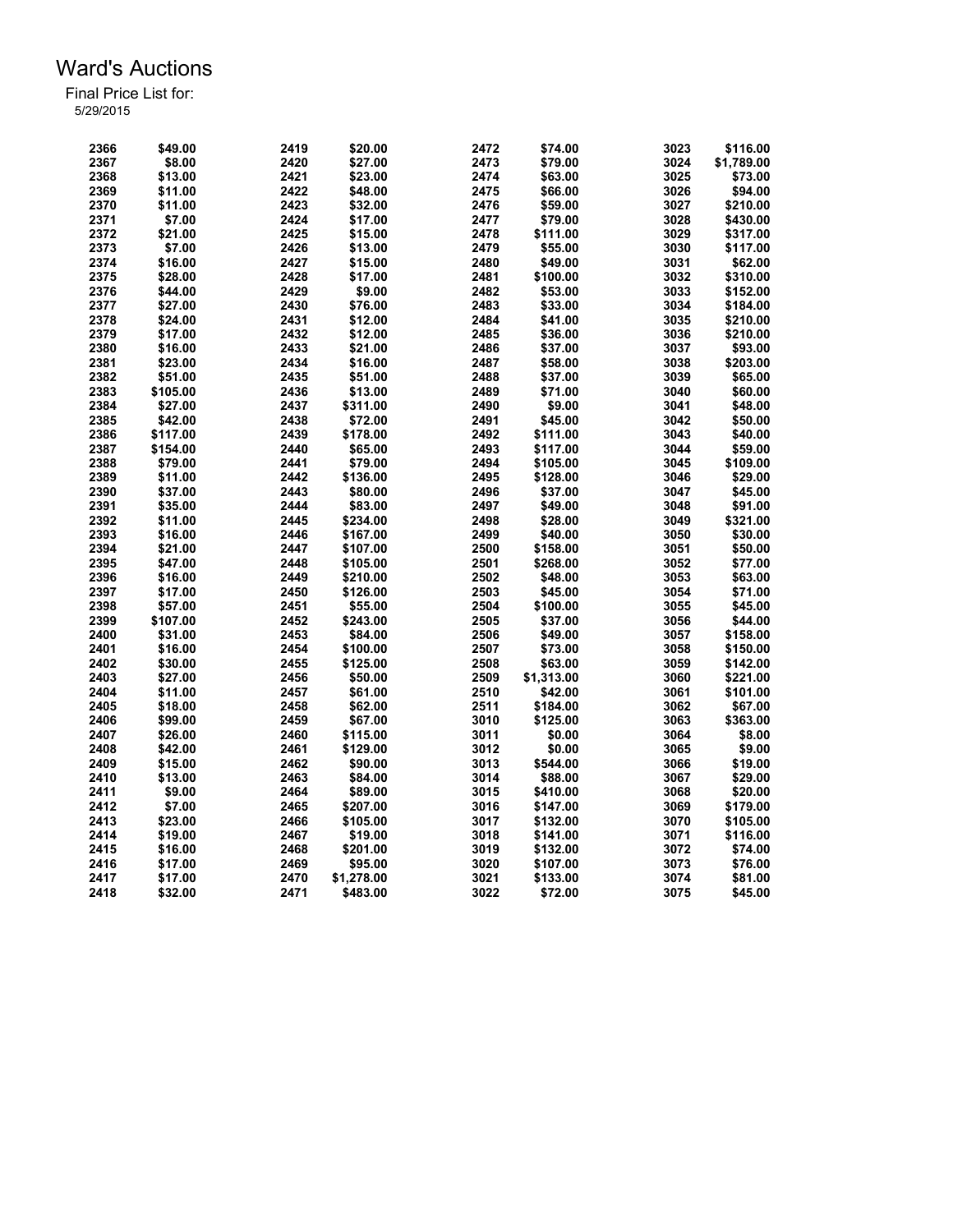| 3076 | \$39.00  | 3129 | \$36.00  | 3182 | \$58.00            | 3235 | \$52.00  |
|------|----------|------|----------|------|--------------------|------|----------|
| 3077 | \$84.00  | 3130 | \$32.00  | 3183 | \$150.00           | 3236 | \$58.00  |
| 3078 | \$109.00 | 3131 | \$29.00  | 3184 | \$79.00            | 3237 | \$19.00  |
| 3079 | \$96.00  | 3132 | \$32.00  | 3185 | \$301.00           | 3238 | \$57.00  |
| 3080 | \$65.00  | 3133 | \$55.00  | 3186 | \$33.00            | 3239 | \$15.00  |
| 3081 | \$58.00  | 3134 | \$75.00  | 3187 | \$35.00            | 3240 | \$15.00  |
| 3082 | \$126.00 | 3135 | \$248.00 | 3188 | \$40.00            | 3241 | \$100.00 |
| 3083 | \$126.00 | 3136 | \$231.00 | 3189 | \$137.00           | 3242 | \$189.00 |
| 3084 | \$55.00  | 3137 | \$7.00   | 3190 | \$45.00            | 3243 | \$75.00  |
| 3085 | \$53.00  | 3138 | \$14.00  | 3191 | \$77.00            | 3244 | \$53.00  |
| 3086 | \$111.00 | 3139 | \$79.00  | 3192 | \$117.00           | 3245 | \$99.00  |
| 3087 | \$88.00  | 3140 | \$75.00  | 3193 | \$75.00            | 3246 | \$58.00  |
| 3088 | \$61.00  | 3141 | \$50.00  | 3194 | \$37.00            | 3247 | \$289.00 |
| 3089 | \$55.00  | 3142 | \$34.00  | 3195 | \$25.00            | 3248 | \$94.00  |
| 3090 | \$37.00  | 3143 | \$79.00  | 3196 | \$17.00            | 3249 | \$105.00 |
| 3091 | \$59.00  | 3144 | \$56.00  | 3197 | \$23.00            | 3250 | \$80.00  |
| 3092 | \$69.00  | 3145 | \$50.00  | 3198 | \$107.00           | 3251 | \$315.00 |
| 3093 | \$80.00  | 3146 | \$90.00  | 3199 | \$36.00            | 3252 | \$92.00  |
| 3094 | \$52.00  | 3147 | \$37.00  | 3200 | \$101.00           | 3253 | \$107.00 |
| 3095 | \$79.00  | 3148 | \$107.00 | 3201 | \$107.00           | 3254 | \$75.00  |
| 3096 | \$50.00  | 3149 | \$45.00  | 3202 |                    | 3255 | \$84.00  |
| 3097 | \$84.00  | 3150 | \$91.00  | 3203 | \$63.00<br>\$15.00 | 3256 | \$210.00 |
|      |          |      |          |      |                    |      |          |
| 3098 | \$67.00  | 3151 | \$90.00  | 3204 | \$39.00            | 3257 | \$43.00  |
| 3099 | \$19.00  | 3152 | \$24.00  | 3205 | \$18.00            | 3258 | \$93.00  |
| 3100 | \$45.00  | 3153 | \$19.00  | 3206 | \$12.00            | 3259 | \$21.00  |
| 3101 | \$67.00  | 3154 | \$13.00  | 3207 | \$23.00            | 3260 | \$70.00  |
| 3102 | \$44.00  | 3155 | \$93.00  | 3208 | \$53.00            | 3261 | \$16.00  |
| 3103 | \$58.00  | 3156 | \$137.00 | 3209 | \$105.00           | 3262 | \$53.00  |
| 3104 | \$23.00  | 3157 | \$18.00  | 3210 | \$25.00            | 3263 | \$58.00  |
| 3105 | \$35.00  | 3158 | \$16.00  | 3211 | \$19.00            | 3264 | \$52.00  |
| 3106 | \$23.00  | 3159 | \$29.00  | 3212 | \$88.00            | 3265 | \$19.00  |
| 3107 | \$67.00  | 3160 | \$16.00  | 3213 | \$56.00            | 3266 | \$37.00  |
| 3108 | \$21.00  | 3161 | \$63.00  | 3214 | \$85.00            | 3267 | \$40.00  |
| 3109 | \$34.00  | 3162 | \$39.00  | 3215 | \$49.00            | 3268 | \$28.00  |
| 3110 | \$45.00  | 3163 | \$36.00  | 3216 | \$46.00            | 3269 | \$24.00  |
| 3111 | \$52.00  | 3164 | \$71.00  | 3217 | \$55.00            | 3270 | \$44.00  |
| 3112 | \$53.00  | 3165 | \$45.00  | 3218 | \$56.00            | 3271 | \$34.00  |
| 3113 | \$34.00  | 3166 | \$94.00  | 3219 | \$237.00           | 3272 | \$34.00  |
| 3114 | \$394.00 | 3167 | \$41.00  | 3220 | \$210.00           | 3273 | \$26.00  |
| 3115 | \$105.00 | 3168 | \$35.00  | 3221 | \$525.00           | 3274 | \$25.00  |
| 3116 | \$132.00 | 3169 | \$21.00  | 3222 | \$30.00            | 3275 | \$61.00  |
| 3117 | \$69.00  | 3170 | \$24.00  | 3223 | \$62.00            | 3276 | \$50.00  |
| 3118 | \$147.00 | 3171 | \$26.00  | 3224 | \$33.00            | 3277 | \$69.00  |
| 3119 | \$200.00 | 3172 | \$27.00  | 3225 | \$44.00            | 3278 | \$39.00  |
| 3120 | \$158.00 | 3173 | \$75.00  | 3226 | \$35.00            | 3279 | \$32.00  |
| 3121 | \$194.00 | 3174 | \$32.00  | 3227 | \$35.00            | 3280 | \$14.00  |
| 3122 | \$62.00  | 3175 | \$39.00  | 3228 | \$147.00           | 3281 | \$37.00  |
| 3123 | \$69.00  | 3176 | \$71.00  | 3229 | \$95.00            | 3282 | \$38.00  |
| 3124 | \$44.00  | 3177 |          | 3230 | \$56.00            | 3283 |          |
|      |          |      | \$53.00  | 3231 |                    |      | \$37.00  |
| 3125 | \$51.00  | 3178 | \$33.00  |      | \$47.00            | 3284 | \$26.00  |
| 3126 | \$120.00 | 3179 | \$48.00  | 3232 | \$36.00            | 3285 | \$15.00  |
| 3127 | \$75.00  | 3180 | \$53.00  | 3233 | \$188.00           | 3286 | \$34.00  |
| 3128 | \$42.00  | 3181 | \$81.00  | 3234 | \$93.00            | 3287 | \$275.00 |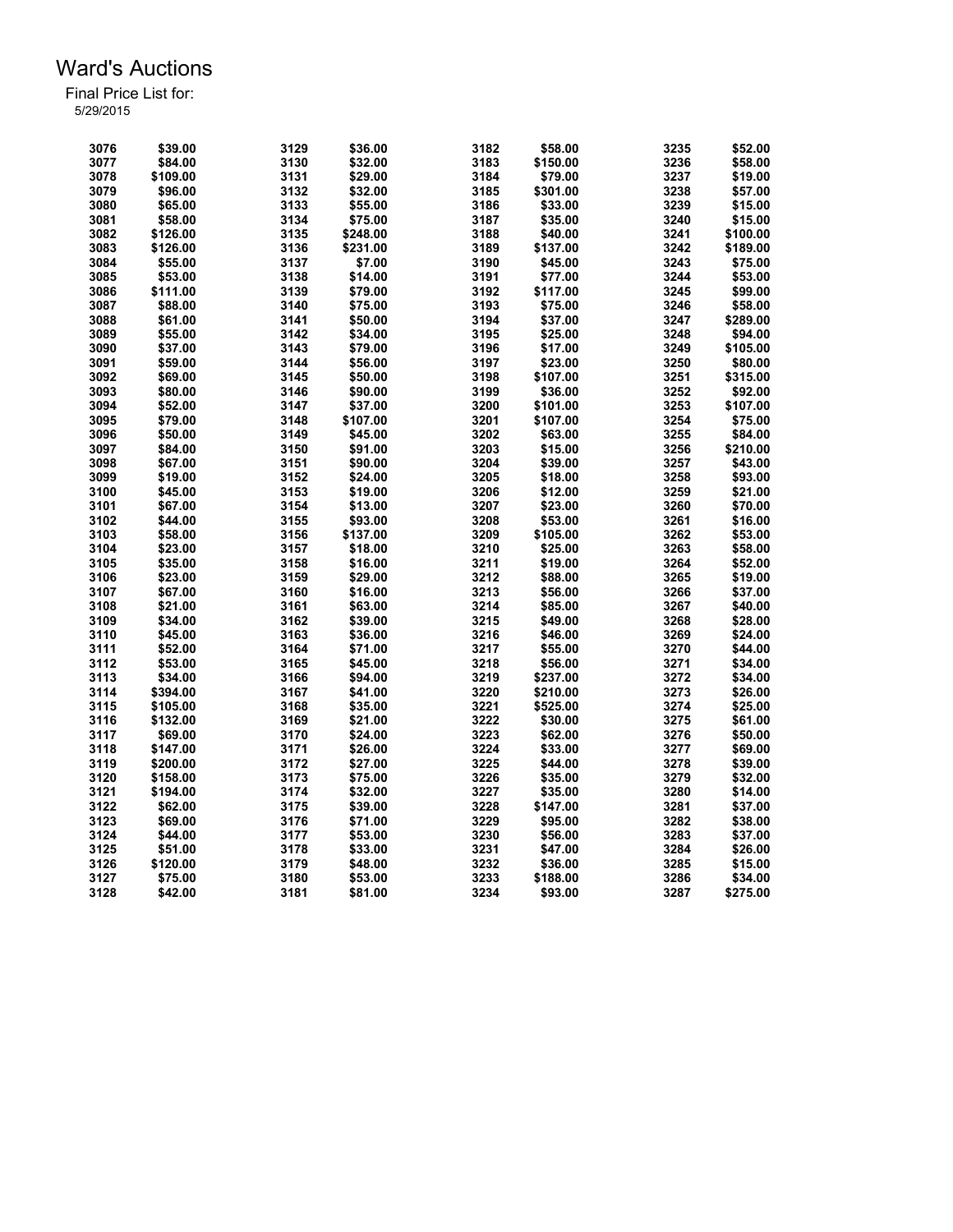| 3288 | \$168.00            | 3341 | \$2.00      | 4033 | \$300.00             | 4086 | \$16.00 |
|------|---------------------|------|-------------|------|----------------------|------|---------|
| 3289 | \$23.00             | 3342 | \$9.00      | 4034 | \$1,449.00           | 4087 | \$9.00  |
| 3290 | \$27.00             | 3343 | \$37.00     | 4035 | \$1,785.00           | 4088 | \$9.00  |
| 3291 | \$49.00             | 3344 | \$28.00     | 4036 | \$187.00             | 4089 | \$7.00  |
| 3292 | \$73.00             | 3345 | \$15.00     | 4037 | \$50.00              | 4090 | \$42.00 |
| 3293 | \$18.00             | 3346 | \$5.00      | 4038 | \$155.00             | 4091 | \$5.00  |
| 3294 | \$7.00              | 3347 | \$58.00     | 4039 | \$281.00             | 4092 | \$13.00 |
| 3295 | \$7.00              | 3348 | \$29.00     | 4040 | \$2,604.00           | 4093 | \$8.00  |
| 3296 | \$10.00             | 3349 | \$33.00     | 4041 | \$387.00             | 4094 | \$36.00 |
| 3297 | \$12.00             | 3350 | \$14.00     | 4042 | \$420.00             | 4095 | \$17.00 |
| 3298 | \$20.00             | 3351 | \$21.00     | 4043 | \$116.00             | 4096 | \$11.00 |
| 3299 | \$24.00             | 3352 | \$21.00     | 4044 | \$407.00             | 4097 | \$2.00  |
| 3300 | \$21.00             | 3353 | \$9.00      | 4045 | \$357.00             | 4098 | \$22.00 |
| 3301 | \$5.00              | 3354 | \$13.00     | 4046 | \$175.00             | 4099 | \$4.00  |
| 3302 | \$76.00             | 3355 | \$26.00     | 4047 | \$175.00             | 4100 | \$13.00 |
| 3303 | \$39.00             | 3356 | \$10.00     | 4048 | \$342.00             | 4101 | \$10.00 |
| 3304 | \$62.00             | 3357 | \$8.00      | 4049 | \$184.00             | 4102 | \$12.00 |
| 3305 | \$48.00             | 3358 | \$16.00     | 4050 | \$552.00             | 4103 | \$20.00 |
| 3306 | \$33.00             | 3359 | \$102.00    | 4051 | \$400.00             | 4104 | \$7.00  |
| 3307 | \$79.00             | 3360 | \$16.00     | 4052 | \$368.00             | 4105 | \$21.00 |
| 3308 |                     | 3361 |             | 4053 |                      | 4106 |         |
|      | \$73.00<br>\$142.00 |      | \$9.00      | 4054 | \$641.00<br>\$525.00 | 4107 | \$8.00  |
| 3309 |                     | 3362 | \$31.00     |      |                      |      | \$27.00 |
| 3310 | \$42.00             | 3363 | \$164.00    | 4055 | \$63.00              | 4108 | \$6.00  |
| 3311 | \$105.00            | 3364 | \$158.00    | 4056 | \$21.00              | 4109 | \$1.00  |
| 3312 | \$67.00             | 4004 | \$1,247.00  | 4057 | \$32.00              | 4110 | \$7.00  |
| 3313 | \$213.00            | 4005 | \$1,333.00  | 4058 | \$23.00              | 4111 | \$1.00  |
| 3314 | \$32.00             | 4006 | \$1,600.00  | 4059 | \$38.00              | 4112 | \$5.00  |
| 3315 | \$27.00             | 4007 | \$3,255.00  | 4060 | \$37.00              | 4113 | \$0.00  |
| 3316 | \$31.00             | 4008 | \$1,750.00  | 4061 | \$46.00              | 4114 | \$0.00  |
| 3317 | \$36.00             | 4009 | \$20,952.00 | 4062 | \$29.00              | 4115 | \$4.00  |
| 3318 | \$47.00             | 4010 | \$2,100.00  | 4063 | \$32.00              | 4116 | \$19.00 |
| 3319 | \$77.00             | 4011 | \$1,237.00  | 4064 | \$275.00             | 4117 | \$5.00  |
| 3320 | \$93.00             | 4012 | \$1,871.00  | 4065 | \$24.00              | 4118 | \$10.00 |
| 3321 | \$81.00             | 4013 | \$1,733.00  | 4066 | \$51.00              | 4119 | \$13.00 |
| 3322 | \$53.00             | 4014 | \$3,833.00  | 4067 | \$107.00             | 4120 | \$23.00 |
| 3323 | \$27.00             | 4015 | \$1,250.00  | 4068 | \$44.00              | 4121 | \$27.00 |
| 3324 | \$210.00            | 4016 | \$542.00    | 4069 | \$2.00               | 4122 | \$0.00  |
| 3325 | \$42.00             | 4017 | \$420.00    | 4070 | \$6.00               | 4123 | \$13.00 |
| 3326 | \$28.00             | 4018 | \$730.00    | 4071 | \$15.00              | 4124 | \$1.00  |
| 3327 | \$15.00             | 4019 | \$431.00    | 4072 | \$5.00               | 4125 | \$5.00  |
| 3328 | \$11.00             | 4020 | \$420.00    | 4073 | \$39.00              | 4126 | \$4.00  |
| 3329 | \$116.00            | 4021 | \$473.00    | 4074 | \$24.00              | 4127 | \$6.00  |
| 3330 | \$368.00            | 4022 | \$250.00    | 4075 | \$13.00              | 4128 | \$5.00  |
| 3331 | \$41.00             | 4023 | \$811.00    | 4076 | \$4.00               | 4129 | \$0.00  |
| 3332 | \$15.00             | 4024 | \$1,052.00  | 4077 | \$6.00               | 4130 | \$3.00  |
| 3333 | \$39.00             | 4025 | \$1,472.00  | 4078 | \$3.00               | 4131 | \$5.00  |
| 3334 | \$28.00             | 4026 | \$520.00    | 4079 | \$0.00               | 4132 | \$3.00  |
| 3335 | \$16.00             | 4027 | \$162.00    | 4080 | \$7.00               | 4133 | \$6.00  |
| 3336 | \$29.00             | 4028 | \$186.00    | 4081 | \$7.00               | 4134 | \$16.00 |
| 3337 | \$12.00             | 4029 | \$185.00    | 4082 | \$7.00               | 4135 | \$12.00 |
| 3338 | \$27.00             | 4030 | \$1,000.00  | 4083 | \$1.00               | 4136 | \$5.00  |
| 3339 | \$13.00             | 4031 | \$387.00    | 4084 | \$5.00               | 4137 | \$18.00 |
| 3340 | \$5.00              | 4032 | \$368.00    | 4085 | \$1.00               | 4138 | \$10.00 |
|      |                     |      |             |      |                      |      |         |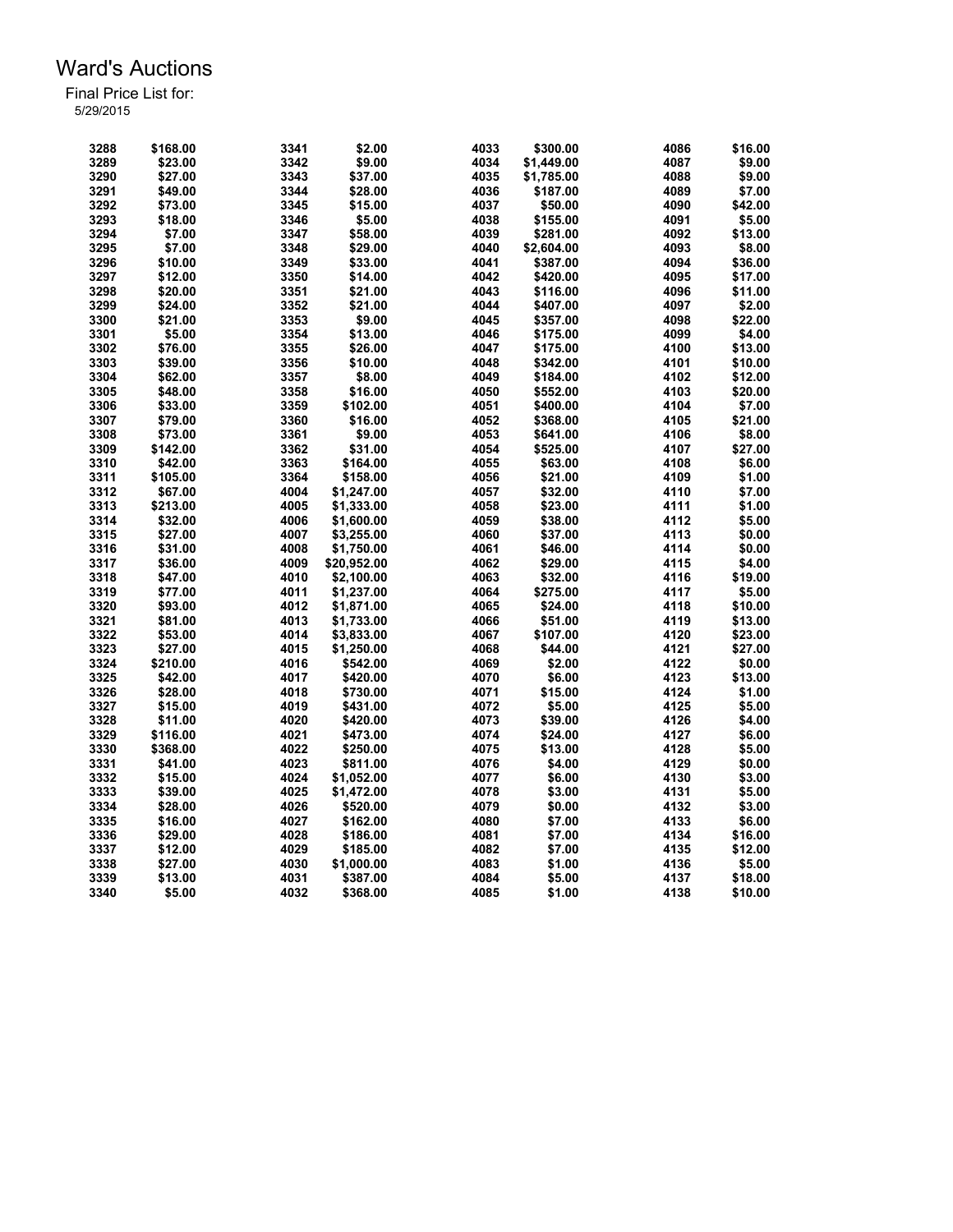| 4139 | \$25.00 | 4192 | \$27.00  | 4245 | \$12.00 | 4298 | \$0.00  |
|------|---------|------|----------|------|---------|------|---------|
| 4140 | \$5.00  | 4193 | \$2.00   | 4246 | \$0.00  | 4299 | \$6.00  |
| 4141 | \$6.00  | 4194 | \$81.00  | 4247 | \$13.00 | 4300 | \$15.00 |
| 4142 | \$6.00  | 4195 | \$26.00  | 4248 | \$38.00 | 4301 | \$16.00 |
| 4143 | \$9.00  | 4196 | \$26.00  | 4249 | \$2.00  | 4302 | \$0.00  |
| 4144 | \$7.00  | 4197 | \$3.00   | 4250 | \$10.00 | 4303 | \$9.00  |
| 4145 | \$12.00 | 4198 | \$21.00  | 4251 | \$10.00 | 4304 | \$9.00  |
| 4146 | \$3.00  | 4199 | \$4.00   | 4252 | \$15.00 | 4305 | \$0.00  |
| 4147 | \$7.00  | 4200 | \$21.00  | 4253 | \$27.00 | 4306 | \$12.00 |
| 4148 | \$11.00 | 4201 | \$6.00   | 4254 | \$50.00 | 4307 | \$2.00  |
| 4149 | \$3.00  | 4202 | \$6.00   | 4255 | \$6.00  | 4308 | \$2.00  |
| 4150 | \$9.00  | 4203 | \$5.00   | 4256 | \$8.00  | 4309 | \$47.00 |
| 4151 | \$6.00  | 4204 | \$0.00   | 4257 | \$55.00 | 4310 | \$7.00  |
| 4152 | \$5.00  | 4205 | \$11.00  | 4258 | \$46.00 | 4311 | \$2.00  |
| 4153 | \$15.00 | 4206 | \$18.00  | 4259 | \$55.00 | 4312 | \$9.00  |
| 4154 | \$7.00  | 4207 | \$15.00  | 4260 | \$10.00 | 4313 | \$23.00 |
| 4155 | \$5.00  | 4208 | \$21.00  | 4261 | \$10.00 | 4314 | \$5.00  |
| 4156 | \$5.00  | 4209 | \$40.00  | 4262 | \$0.00  | 4315 | \$6.00  |
| 4157 | \$25.00 | 4210 | \$0.00   | 4263 | \$10.00 | 4316 | \$2.00  |
|      |         |      |          | 4264 |         | 4317 |         |
| 4158 | \$0.00  | 4211 | \$3.00   |      | \$15.00 |      | \$5.00  |
| 4159 | \$32.00 | 4212 | \$23.00  | 4265 | \$17.00 | 4318 | \$4.00  |
| 4160 | \$19.00 | 4213 | \$3.00   | 4266 | \$21.00 | 4319 | \$0.00  |
| 4161 | \$5.00  | 4214 | \$3.00   | 4267 | \$0.00  | 4320 | \$2.00  |
| 4162 | \$19.00 | 4215 | \$0.00   | 4268 | \$15.00 | 4321 | \$5.00  |
| 4163 | \$21.00 | 4216 | \$4.00   | 4269 | \$16.00 | 4322 | \$5.00  |
| 4164 | \$26.00 | 4217 | \$4.00   | 4270 | \$8.00  | 4323 | \$0.00  |
| 4165 | \$5.00  | 4218 | \$4.00   | 4271 | \$10.00 | 4324 | \$8.00  |
| 4166 | \$18.00 | 4219 | \$23.00  | 4272 | \$15.00 | 4325 | \$7.00  |
| 4167 | \$9.00  | 4220 | \$6.00   | 4273 | \$10.00 | 4326 | \$3.00  |
| 4168 | \$12.00 | 4221 | \$17.00  | 4274 | \$10.00 | 4327 | \$3.00  |
| 4169 | \$12.00 | 4222 | \$40.00  | 4275 | \$27.00 | 4328 | \$2.00  |
| 4170 | \$5.00  | 4223 | \$4.00   | 4276 | \$90.00 | 4329 | \$9.00  |
| 4171 | \$3.00  | 4224 | \$9.00   | 4277 | \$90.00 | 4330 | \$9.00  |
| 4172 | \$7.00  | 4225 | \$13.00  | 4278 | \$49.00 | 4331 | \$6.00  |
| 4173 | \$20.00 | 4226 | \$0.00   | 4279 | \$0.00  | 4332 | \$5.00  |
| 4174 | \$7.00  | 4227 | \$17.00  | 4280 | \$10.00 | 4333 | \$5.00  |
| 4175 | \$10.00 | 4228 | \$11.00  | 4281 | \$17.00 | 4334 | \$10.00 |
| 4176 | \$61.00 | 4229 | \$6.00   | 4282 | \$10.00 | 4335 | \$18.00 |
| 4177 | \$10.00 | 4230 | \$401.00 | 4283 | \$6.00  | 4336 | \$83.00 |
| 4178 | \$11.00 | 4231 | \$5.00   | 4284 | \$8.00  | 4337 | \$2.00  |
| 4179 | \$8.00  | 4232 | \$0.00   | 4285 | \$17.00 | 4338 | \$30.00 |
| 4180 | \$33.00 | 4233 | \$5.00   | 4286 | \$10.00 | 4339 | \$14.00 |
| 4181 | \$32.00 | 4234 | \$16.00  | 4287 | \$0.00  | 4340 | \$17.00 |
| 4182 | \$0.00  | 4235 | \$32.00  | 4288 | \$7.00  | 4341 | \$8.00  |
| 4183 | \$6.00  | 4236 | \$0.00   | 4289 | \$15.00 | 4342 | \$2.00  |
| 4184 | \$6.00  | 4237 | \$8.00   | 4290 | \$0.00  | 4343 | \$35.00 |
| 4185 | \$1.00  | 4238 | \$0.00   | 4291 | \$19.00 | 4344 | \$17.00 |
| 4186 | \$8.00  | 4239 | \$0.00   | 4292 | \$6.00  | 4345 | \$24.00 |
| 4187 | \$17.00 | 4240 | \$27.00  | 4293 | \$8.00  | 4346 | \$2.00  |
| 4188 | \$1.00  | 4241 | \$135.00 | 4294 | \$26.00 | 4347 | \$5.00  |
| 4189 | \$7.00  | 4242 | \$76.00  | 4295 | \$16.00 | 4348 | \$6.00  |
| 4190 | \$26.00 | 4243 | \$25.00  | 4296 | \$19.00 | 4349 | \$13.00 |
| 4191 | \$66.00 | 4244 | \$12.00  | 4297 | \$0.00  | 4350 | \$10.00 |
|      |         |      |          |      |         |      |         |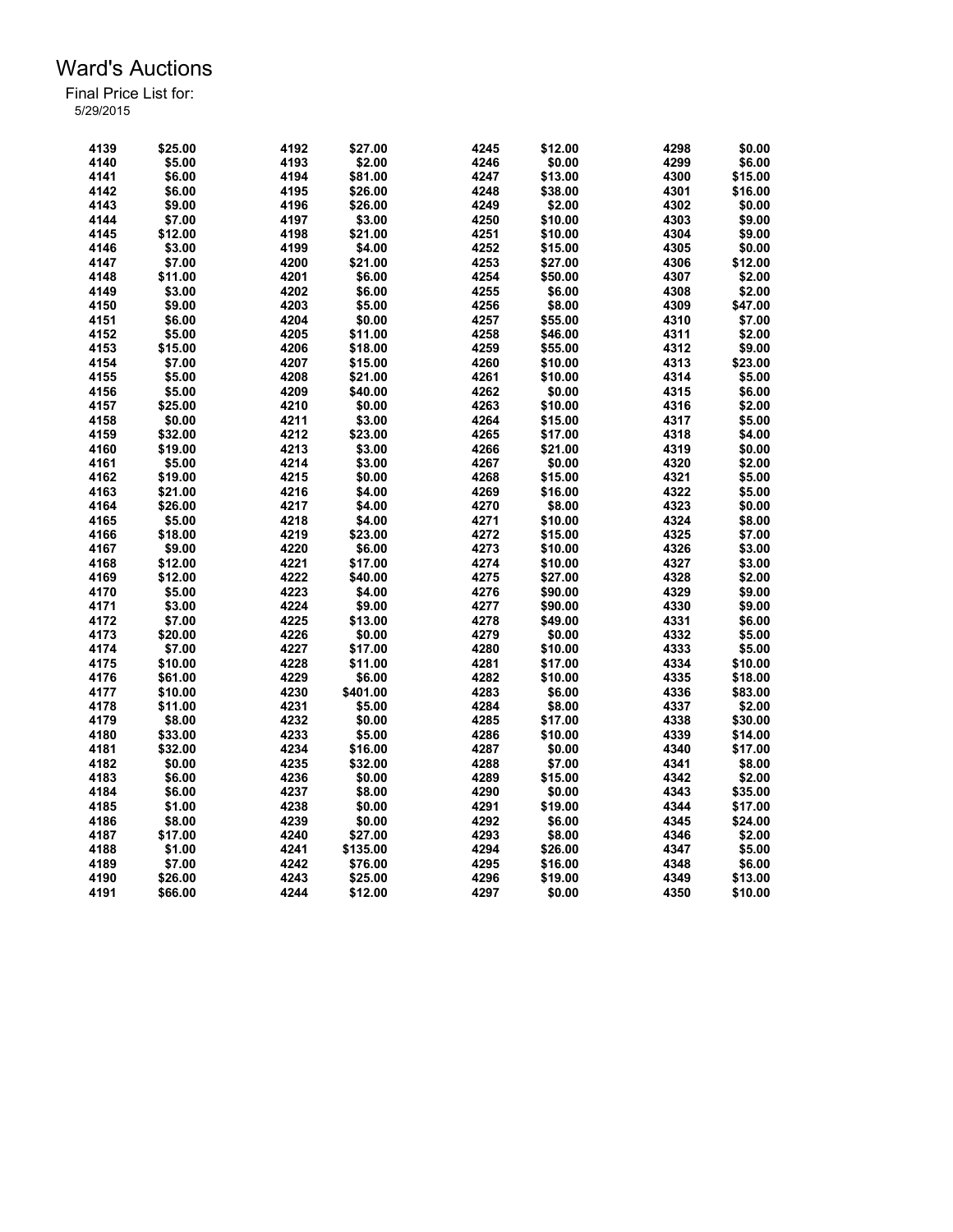| 4351 | \$20.00  | 4404 | \$287.00 | 4457 | \$42.00  | 4510 | \$0.00   |
|------|----------|------|----------|------|----------|------|----------|
| 4352 | \$23.00  | 4405 | \$289.00 | 4458 | \$13.00  | 4511 | \$37.00  |
| 4353 | \$6.00   | 4406 | \$91.00  | 4459 | \$31.00  | 4512 | \$0.00   |
| 4354 | \$2.00   | 4407 | \$101.00 | 4460 | \$24.00  | 4513 | \$70.00  |
| 4355 | \$7.00   | 4408 | \$23.00  | 4461 | \$30.00  | 4514 | \$27.00  |
| 4356 | \$9.00   | 4409 | \$39.00  | 4462 | \$35.00  | 4515 | \$16.00  |
| 4357 | \$42.00  | 4410 | \$44.00  | 4463 | \$31.00  | 4516 | \$101.00 |
| 4358 | \$23.00  | 4411 | \$107.00 | 4464 | \$59.00  | 4517 | \$0.00   |
| 4359 | \$11.00  | 4412 | \$38.00  |      | \$63.00  | 4518 |          |
| 4360 |          |      |          | 4465 |          |      | \$0.00   |
|      | \$11.00  | 4413 | \$263.00 | 4466 | \$30.00  | 4519 | \$21.00  |
| 4361 | \$14.00  | 4414 | \$0.00   | 4467 | \$25.00  | 4520 | \$19.00  |
| 4362 | \$8.00   | 4415 | \$310.00 | 4468 | \$25.00  | 4521 | \$21.00  |
| 4363 | \$7.00   | 4416 | \$28.00  | 4469 | \$70.00  | 4522 | \$23.00  |
| 4364 | \$9.00   | 4417 | \$14.00  | 4470 | \$11.00  | 4523 | \$0.00   |
| 4365 | \$6.00   | 4418 | \$15.00  | 4471 | \$12.00  | 4524 | \$10.00  |
| 4366 | \$3.00   | 4419 | \$37.00  | 4472 | \$12.00  | 4525 | \$30.00  |
| 4367 | \$6.00   | 4420 | \$11.00  | 4473 | \$44.00  | 4526 | \$63.00  |
| 4368 | \$9.00   | 4421 | \$10.00  | 4474 | \$19.00  | 4527 | \$12.00  |
| 4369 | \$17.00  | 4422 | \$105.00 | 4475 | \$36.00  | 4528 | \$10.00  |
| 4370 | \$2.00   | 4423 | \$199.00 | 4476 | \$76.00  | 4529 | \$27.00  |
| 4371 | \$4.00   | 4424 | \$100.00 | 4477 | \$79.00  | 4530 | \$25.00  |
| 4372 | \$4.00   | 4425 | \$32.00  | 4478 | \$40.00  | 4531 | \$26.00  |
| 4373 | \$32.00  | 4426 | \$29.00  | 4479 | \$40.00  | 4532 | \$16.00  |
| 4374 | \$11.00  | 4427 | \$54.00  | 4480 | \$58.00  | 4533 | \$23.00  |
| 4375 | \$2.00   | 4428 | \$132.00 | 4481 | \$15.00  | 4534 | \$26.00  |
| 4376 | \$7.00   | 4429 | \$36.00  | 4482 | \$20.00  | 4535 | \$16.00  |
| 4377 | \$23.00  | 4430 | \$15.00  | 4483 | \$32.00  | 4536 | \$16.00  |
| 4378 | \$0.00   | 4431 | \$84.00  | 4484 | \$70.00  | 4537 | \$20.00  |
| 4379 | \$42.00  | 4432 | \$28.00  | 4485 | \$25.00  | 4538 | \$37.00  |
| 4380 | \$95.00  | 4433 | \$25.00  | 4486 | \$53.00  | 4539 | \$32.00  |
| 4381 | \$35.00  | 4434 | \$37.00  | 4487 | \$15.00  | 4540 | \$20.00  |
| 4382 | \$70.00  | 4435 | \$38.00  | 4488 | \$65.00  | 4541 | \$60.00  |
| 4383 |          |      |          |      |          | 4542 |          |
|      | \$32.00  | 4436 | \$96.00  | 4489 | \$10.00  |      | \$40.00  |
| 4384 | \$15.00  | 4437 | \$29.00  | 4490 | \$70.00  | 4543 | \$0.00   |
| 4385 | \$18.00  | 4438 | \$30.00  | 4491 | \$53.00  | 4544 | \$16.00  |
| 4386 | \$0.00   | 4439 | \$37.00  | 4492 | \$45.00  | 4545 | \$12.00  |
| 4387 | \$49.00  | 4440 | \$48.00  | 4493 | \$16.00  | 4546 | \$24.00  |
| 4388 | \$49.00  | 4441 | \$30.00  | 4494 | \$24.00  | 4547 | \$20.00  |
| 4389 | \$39.00  | 4442 | \$37.00  | 4495 | \$24.00  | 4548 | \$70.00  |
| 4390 | \$400.00 | 4443 | \$62.00  | 4496 | \$16.00  | 4549 | \$10.00  |
| 4391 | \$49.00  | 4444 | \$53.00  | 4497 | \$16.00  | 4550 | \$15.00  |
| 4392 | \$58.00  | 4445 | \$24.00  | 4498 | \$70.00  | 4551 | \$10.00  |
| 4393 | \$33.00  | 4446 | \$32.00  | 4499 | \$63.00  | 4552 | \$44.00  |
| 4394 | \$16.00  | 4447 | \$28.00  | 4500 | \$93.00  | 4553 | \$70.00  |
| 4395 | \$48.00  | 4448 | \$35.00  | 4501 | \$42.00  | 4554 | \$0.00   |
| 4396 | \$26.00  | 4449 | \$31.00  | 4502 | \$33.00  | 4555 | \$38.00  |
| 4397 | \$32.00  | 4450 | \$24.00  | 4503 | \$11.00  | 4556 | \$0.00   |
| 4398 | \$26.00  | 4451 | \$21.00  | 4504 | \$21.00  | 4557 | \$37.00  |
| 4399 | \$111.00 | 4452 | \$54.00  | 4505 | \$10.00  | 4558 | \$40.00  |
| 4400 | \$27.00  | 4453 | \$20.00  | 4506 | \$140.00 | 4559 | \$67.00  |
| 4401 | \$54.00  | 4454 | \$20.00  | 4507 | \$79.00  | 4560 | \$250.00 |
| 4402 | \$279.00 | 4455 | \$34.00  | 4508 | \$79.00  | 4561 | \$101.00 |
| 4403 | \$180.00 | 4456 | \$30.00  | 4509 | \$20.00  | 4562 | \$41.00  |
|      |          |      |          |      |          |      |          |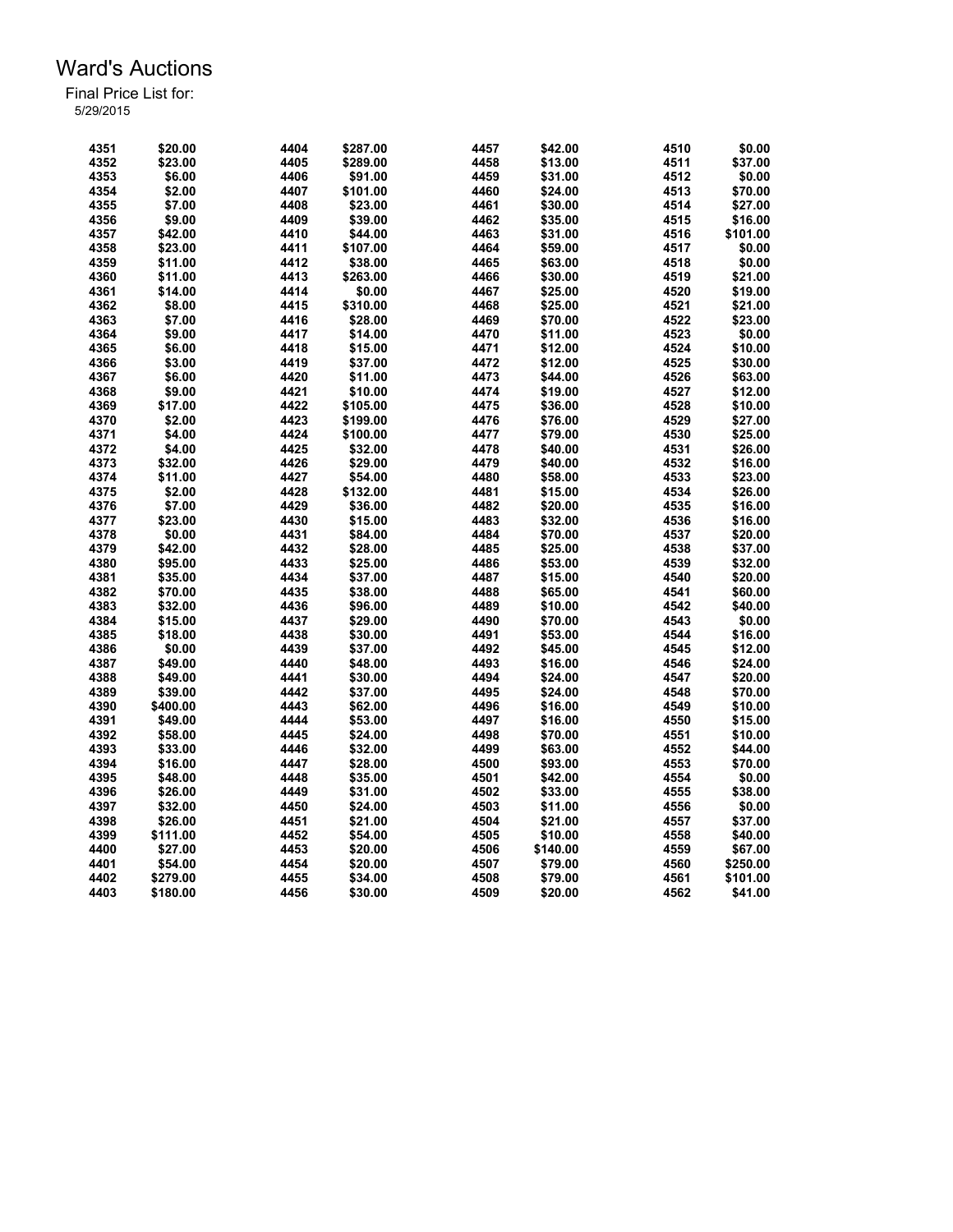| 4563 | \$81.00  | 5056 | \$5.00   | 6018 | \$72.00    | 6071 | \$6.00   |
|------|----------|------|----------|------|------------|------|----------|
| 4564 | \$48.00  | 5057 | \$33.00  | 6019 | \$73.00    | 6072 | \$25.00  |
| 4565 | \$44.00  | 5058 | \$21.00  | 6020 | \$111.00   | 6073 | \$63.00  |
| 4566 | \$15.00  | 5059 | \$17.00  | 6021 | \$146.00   | 6074 | \$95.00  |
| 4567 | \$27.00  | 5060 | \$19.00  | 6022 | \$206.00   | 6075 | \$317.00 |
| 4568 | \$95.00  | 5061 | \$63.00  | 6023 | \$315.00   | 6076 | \$317.00 |
| 4569 | \$57.00  | 5062 | \$46.00  | 6024 | \$69.00    | 6077 | \$0.00   |
| 5010 | \$10.00  | 5063 | \$34.00  | 6025 | \$146.00   | 6078 | \$98.00  |
| 5011 | \$401.00 | 5064 | \$80.00  | 6026 | \$331.00   | 6079 | \$146.00 |
| 5012 | \$16.00  | 5065 | \$0.00   | 6027 | \$205.00   | 6080 | \$210.00 |
| 5013 | \$27.00  | 5066 | \$0.00   | 6028 | \$78.00    | 6081 | \$75.00  |
| 5014 | \$24.00  | 5067 | \$0.00   | 6029 | \$158.00   | 6082 | \$39.00  |
| 5015 | \$28.00  | 5068 | \$0.00   | 6030 | \$158.00   | 6083 | \$54.00  |
| 5016 | \$82.00  | 5069 | \$5.00   | 6031 | \$56.00    | 6084 | \$829.00 |
| 5017 | \$42.00  | 5070 | \$6.00   | 6032 | \$66.00    | 6085 | \$0.00   |
| 5018 | \$142.00 | 5071 | \$6.00   | 6033 | \$135.00   | 6086 | \$133.00 |
| 5019 | \$57.00  | 5072 | \$11.00  | 6034 | \$483.00   | 6087 | \$33.00  |
| 5020 |          | 5073 | \$28.00  | 6035 |            | 6088 | \$30.00  |
|      | \$37.00  |      |          |      | \$100.00   |      |          |
| 5021 | \$12.00  | 5074 | \$6.00   | 6036 | \$62.00    | 6089 | \$72.00  |
| 5022 | \$21.00  | 5075 | \$11.00  | 6037 | \$32.00    | 6090 | \$37.00  |
| 5023 | \$62.00  | 5076 | \$9.00   | 6038 | \$37.00    | 6091 | \$53.00  |
| 5024 | \$17.00  | 5077 | \$9.00   | 6039 | \$71.00    | 6092 | \$74.00  |
| 5025 | \$10.00  | 5078 | \$6.00   | 6040 | \$0.00     | 6093 | \$184.00 |
| 5026 | \$3.00   | 5079 | \$5.00   | 6041 | \$0.00     | 6094 | \$84.00  |
| 5027 | \$5.00   | 5080 | \$18.00  | 6042 | \$231.00   | 6095 | \$32.00  |
| 5028 | \$21.00  | 5081 | \$33.00  | 6043 | \$630.00   | 6096 | \$65.00  |
| 5029 | \$0.00   | 5082 | \$0.00   | 6044 | \$945.00   | 6097 | \$54.00  |
| 5030 | \$0.00   | 5083 | \$41.00  | 6045 | \$59.00    | 6098 | \$51.00  |
| 5031 | \$21.00  | 5084 | \$73.00  | 6046 | \$525.00   | 6099 | \$51.00  |
| 5032 | \$69.00  | 5085 | \$0.00   | 6047 | \$473.00   | 6100 | \$74.00  |
| 5033 | \$158.00 | 5086 | \$11.00  | 6048 | \$441.00   | 6101 | \$63.00  |
| 5034 | \$48.00  | 5087 | \$9.00   | 6049 | \$247.00   | 6102 | \$35.00  |
| 5035 | \$16.00  | 5088 | \$62.00  | 6050 | \$90.00    | 6103 | \$19.00  |
| 5036 | \$24.00  | 5089 | \$14.00  | 6051 | \$425.00   | 6104 | \$33.00  |
| 5037 | \$29.00  | 5090 | \$11.00  | 6052 | \$32.00    | 6105 | \$37.00  |
| 5038 | \$32.00  | 5091 | \$19.00  | 6053 | \$1,313.00 | 6106 | \$42.00  |
| 5039 | \$21.00  | 5092 | \$42.00  | 6054 | \$147.00   | 6107 | \$23.00  |
| 5040 | \$0.00   | 5093 | \$23.00  | 6055 | \$48.00    | 6108 | \$7.00   |
| 5041 | \$7.00   | 5094 | \$37.00  | 6056 | \$70.00    | 6109 | \$13.00  |
| 5042 | \$0.00   | 5095 | \$19.00  | 6057 | \$21.00    | 6110 | \$42.00  |
| 5043 | \$0.00   | 5096 | \$20.00  | 6058 | \$100.00   | 6111 | \$5.00   |
| 5044 | \$11.00  | 5097 | \$15.00  | 6059 | \$210.00   | 6112 | \$24.00  |
| 5045 | \$11.00  | 5098 | \$44.00  | 6060 | \$105.00   | 6113 | \$16.00  |
| 5046 | \$16.00  | 5099 | \$37.00  | 6061 | \$0.00     | 6114 | \$27.00  |
| 5047 | \$18.00  | 5100 | \$21.00  | 6062 | \$100.00   | 6115 | \$32.00  |
| 5048 | \$21.00  | 6010 | \$322.00 | 6063 | \$171.00   | 6116 | \$15.00  |
| 5049 | \$5.00   | 6011 | \$221.00 | 6064 | \$0.00     | 6117 | \$39.00  |
| 5050 | \$50.00  | 6012 | \$297.00 | 6065 | \$42.00    | 6118 | \$48.00  |
| 5051 | \$13.00  | 6013 | \$170.00 | 6066 | \$21.00    | 6119 | \$21.00  |
| 5052 | \$7.00   | 6014 | \$100.00 | 6067 | \$20.00    | 6120 | \$2.00   |
| 5053 | \$5.00   | 6015 | \$583.00 | 6068 | \$158.00   | 6121 | \$24.00  |
| 5054 | \$45.00  | 6016 | \$499.00 | 6069 | \$55.00    | 7010 | \$41.00  |
| 5055 | \$16.00  | 6017 | \$285.00 | 6070 | \$63.00    | 7011 | \$47.00  |
|      |          |      |          |      |            |      |          |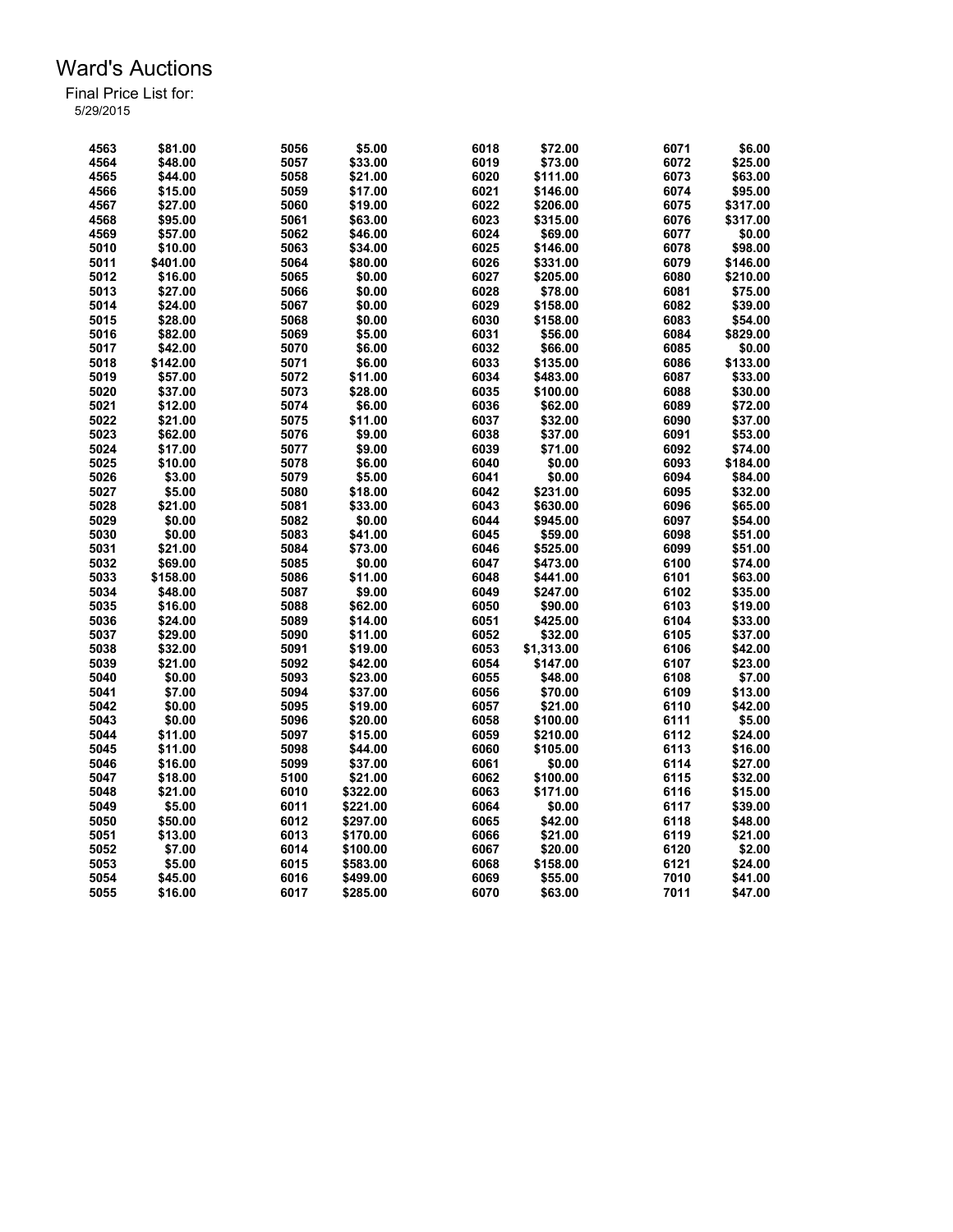| 7012 | \$38.00  | 7065 | \$53.00  | 7118 | \$11.00    | 8056         | \$200.00 |
|------|----------|------|----------|------|------------|--------------|----------|
| 7013 | \$95.00  | 7066 | \$58.00  | 7119 | \$6.00     | 8057         | \$16.00  |
| 7014 | \$0.00   | 7067 | \$119.00 | 7120 | \$10.00    | 8058         | \$19.00  |
| 7015 | \$8.00   | 7068 | \$38.00  | 7121 | \$10.00    | 8059         | \$20.00  |
| 7016 | \$69.00  | 7069 | \$55.00  | 7122 | \$0.00     |              | \$116.00 |
|      |          |      |          |      |            | 8060         |          |
| 7017 | \$53.00  | 7070 | \$79.00  | 7123 | \$10.00    | 8061         | \$55.00  |
| 7018 | \$4.00   | 7071 | \$16.00  | 7124 | \$48.00    | 8062         | \$27.00  |
| 7019 | \$6.00   | 7072 | \$3.00   | 8010 | \$1,710.00 | 8063         | \$0.00   |
| 7020 | \$4.00   | 7073 | \$5.00   | 8011 | \$3,262.00 | 8064         | \$0.00   |
| 7021 | \$5.00   | 7074 | \$21.00  | 8012 | \$3,413.00 | 8065         | \$32.00  |
| 7022 | \$20.00  | 7075 | \$17.00  | 8013 | \$1,628.00 | 8066         | \$6.00   |
| 7023 | \$5.00   | 7076 | \$0.00   | 8014 | \$567.00   | 8067         | \$58.00  |
| 7024 | \$17.00  | 7077 | \$40.00  | 8015 | \$840.00   | 8068         | \$50.00  |
| 7025 | \$32.00  | 7078 | \$69.00  | 8016 | \$425.00   | 8069         | \$320.00 |
| 7026 | \$18.00  | 7079 | \$21.00  | 8017 | \$159.00   | 8070         | \$116.00 |
| 7027 | \$21.00  | 7080 | \$37.00  | 8018 | \$57.00    | 8071         | \$27.00  |
| 7028 | \$54.00  | 7081 | \$105.00 | 8019 | \$45.00    | 8072         | \$53.00  |
| 7029 | \$23.00  | 7082 | \$86.00  | 8020 | \$41.00    | 8073         | \$20.00  |
| 7030 | \$26.00  | 7083 | \$63.00  | 8021 | \$105.00   | 8074         | \$11.00  |
| 7031 | \$0.00   | 7084 | \$58.00  | 8022 | \$21.00    | 8075         | \$0.00   |
| 7032 | \$9.00   | 7085 | \$58.00  | 8023 | \$5,100.00 | 8076         | \$5.00   |
| 7033 | \$4.00   | 7086 | \$29.00  | 8024 | \$2,654.00 | 8077         | \$40.00  |
| 7034 | \$37.00  | 7087 | \$0.00   | 8025 | \$1.494.00 | 8078         | \$21.00  |
| 7035 | \$21.00  | 7088 | \$175.00 | 8026 | \$1,056.00 | 8079         | \$16.00  |
| 7036 | \$13.00  | 7089 | \$50.00  | 8027 | \$1,880.00 | 8080         | \$11.00  |
| 7037 | \$5.00   | 7090 | \$50.00  | 8028 | \$3,308.00 | 8081         | \$525.00 |
|      |          | 7091 |          |      |            |              |          |
| 7038 | \$21.00  |      | \$42.00  | 8029 | \$126.00   | 8082         | \$198.00 |
| 7039 | \$17.00  | 7092 | \$210.00 | 8030 | \$263.00   | 8083         | \$89.00  |
| 7040 | \$264.00 | 7093 | \$59.00  | 8031 | \$40.00    | 8084         | \$457.00 |
| 7041 | \$82.00  | 7094 | \$134.00 | 8032 | \$27.00    | 8085         | \$27.00  |
| 7042 | \$37.00  | 7095 | \$37.00  | 8033 | \$58.00    | 8086         | \$415.00 |
| 7043 | \$70.00  | 7096 | \$37.00  | 8034 | \$6.00     | 8087         | \$21.00  |
| 7044 | \$71.00  | 7097 | \$37.00  | 8035 | \$5.00     | 8088         | \$17.00  |
| 7045 | \$87.00  | 7098 | \$0.00   | 8036 | \$16.00    | 8089         | \$226.00 |
| 7046 | \$12.00  | 7099 | \$21.00  | 8037 | \$25.00    | 8090         | \$281.00 |
| 7047 | \$39.00  | 7100 | \$11.00  | 8038 | \$4,400.00 | 8091         | \$100.00 |
| 7048 | \$28.00  | 7101 | \$0.00   | 8039 | \$578.00   | 8092         | \$71.00  |
| 7049 | \$32.00  | 7102 | \$13.00  | 8040 | \$1,507.00 | 8093         | \$81.00  |
| 7050 | \$33.00  | 7103 | \$32.00  | 8041 | \$0.00     | 8094         | \$42.00  |
| 7051 | \$48.00  | 7104 | \$80.00  | 8042 | \$800.00   | 8095         | \$65.00  |
| 7052 | \$48.00  | 7105 | \$9.00   | 8043 | \$1,013.00 | 8096         | \$20.00  |
| 7053 | \$42.00  | 7106 | \$17.00  | 8044 | \$520.00   | 8097         | \$27.00  |
| 7054 | \$42.00  | 7107 | \$53.00  | 8045 | \$231.00   | 8098         | \$420.00 |
| 7055 | \$152.00 | 7108 | \$10.00  | 8046 | \$322.00   | 8099         | \$200.00 |
| 7056 | \$27.00  | 7109 | \$20.00  | 8047 | \$669.00   | 8100         | \$237.00 |
| 7057 | \$0.00   | 7110 | \$10.00  | 8048 | \$50.00    | 8101         | \$450.00 |
| 7058 | \$8.00   | 7111 | \$15.00  | 8049 | \$0.00     | 8102         | \$788.00 |
| 7059 | \$11.00  | 7112 | \$8.00   | 8050 | \$184.00   | 8103         | \$125.00 |
| 7060 | \$219.00 | 7113 | \$13.00  | 8051 | \$27.00    | 8104         | \$473.00 |
| 7061 | \$42.00  | 7114 | \$0.00   | 8052 | \$0.00     | 8105         | \$350.00 |
|      | \$32.00  | 7115 |          | 8053 | \$0.00     |              |          |
| 7062 |          | 7116 | \$10.00  | 8054 | \$10.00    | 8106<br>8107 | \$53.00  |
| 7063 | \$5.00   |      | \$17.00  |      |            |              | \$65.00  |
| 7064 | \$10.00  | 7117 | \$10.00  | 8055 | \$96.00    | 8108         | \$129.00 |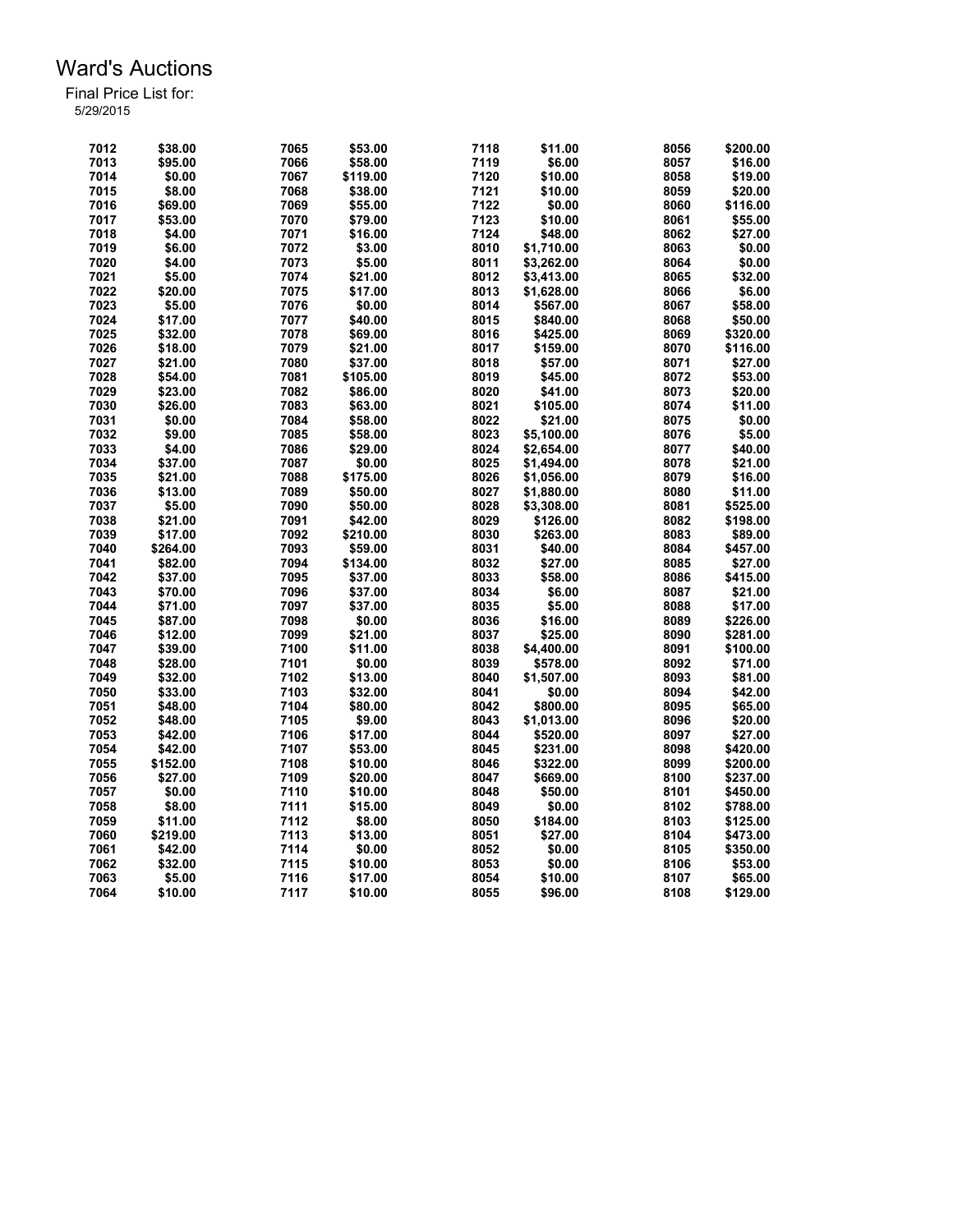| 8109 | \$223.00 | 8162 | \$12.00  | 9025 | \$479.00 | 9078         | \$3.00   |
|------|----------|------|----------|------|----------|--------------|----------|
| 8110 | \$200.00 | 8163 | \$42.00  | 9026 | \$58.00  | 9079         | \$15.00  |
| 8111 | \$158.00 | 8164 | \$28.00  | 9027 | \$37.00  | 9080         | \$5.00   |
| 8112 | \$21.00  | 8165 | \$11.00  | 9028 | \$44.00  | 9081         | \$3.00   |
| 8113 | \$13.00  | 8166 | \$27.00  | 9029 | \$402.00 | 9082         | \$0.00   |
| 8114 | \$15.00  | 8167 | \$15.00  | 9030 | \$71.00  | 9083         | \$25.00  |
| 8115 | \$32.00  | 8168 | \$5.00   | 9031 | \$71.00  | 9084         | \$0.00   |
| 8116 | \$70.00  | 8169 | \$10.00  | 9032 | \$36.00  | 9085         | \$10.00  |
| 8117 | \$100.00 | 8170 | \$13.00  | 9033 | \$69.00  | 9086         | \$0.00   |
| 8118 | \$100.00 | 8171 | \$16.00  | 9034 | \$56.00  | 9087         | \$0.00   |
| 8119 | \$15.00  | 8172 | \$23.00  | 9035 | \$0.00   | 9088         | \$6.00   |
| 8120 | \$74.00  | 8173 | \$10.00  | 9036 | \$25.00  | 9089         | \$12.00  |
| 8121 | \$105.00 | 8174 | \$10.00  | 9037 | \$27.00  | 9090         | \$5.00   |
| 8122 | \$35.00  | 8175 | \$15.00  | 9038 | \$25.00  | 9091         | \$24.00  |
| 8123 | \$10.00  | 8176 | \$15.00  | 9039 | \$79.00  | 9092         | \$4.00   |
| 8124 | \$21.00  | 8177 | \$40.00  | 9040 | \$58.00  | 9093         | \$5.00   |
| 8125 | \$18.00  | 8178 | \$63.00  | 9041 | \$25.00  | 9094         | \$5.00   |
| 8126 | \$0.00   | 8179 | \$25.00  | 9042 | \$65.00  | 9095         | \$5.00   |
| 8127 | \$65.00  |      |          | 9043 |          |              |          |
| 8128 |          | 8180 | \$11.00  | 9044 | \$7.00   | 9096<br>9097 | \$5.00   |
|      | \$17.00  | 8181 | \$32.00  |      | \$21.00  |              | \$25.00  |
| 8129 | \$61.00  | 8182 | \$0.00   | 9045 | \$10.00  | 9098         | \$10.00  |
| 8130 | \$5.00   | 8183 | \$6.00   | 9046 | \$101.00 | 9099         | \$21.00  |
| 8131 | \$84.00  | 8184 | \$13.00  | 9047 | \$11.00  | 9100         | \$8.00   |
| 8132 | \$37.00  | 8185 | \$5.00   | 9048 | \$30.00  | 9101         | \$23.00  |
| 8133 | \$20.00  | 8186 | \$5.00   | 9049 | \$18.00  | 9102         | \$27.00  |
| 8134 | \$16.00  | 8187 | \$69.00  | 9050 | \$18.00  | 9103         | \$15.00  |
| 8135 | \$11.00  | 8188 | \$21.00  | 9051 | \$37.00  | 9104         | \$11.00  |
| 8136 | \$5.00   | 8189 | \$0.00   | 9052 | \$11.00  | 9105         | \$124.00 |
| 8137 | \$63.00  | 8190 | \$23.00  | 9053 | \$536.00 | 9106         | \$10.00  |
| 8138 | \$315.00 | 8191 | \$0.00   | 9054 | \$195.00 | 9107         | \$26.00  |
| 8139 | \$16.00  | 8192 | \$10.00  | 9055 | \$21.00  | 9108         | \$40.00  |
| 8140 | \$5.00   | 8193 | \$0.00   | 9056 | \$15.00  | 9109         | \$11.00  |
| 8141 | \$13.00  | 8194 | \$18.00  | 9057 | \$15.00  | 9110         | \$27.00  |
| 8142 | \$7.00   | 8195 | \$10.00  | 9058 | \$14.00  | 9111         | \$21.00  |
| 8143 | \$24.00  | 8196 | \$30.00  | 9059 | \$23.00  | 9112         | \$15.00  |
| 8144 | \$50.00  | 8197 | \$32.00  | 9060 | \$23.00  | 9113         | \$0.00   |
| 8145 | \$13.00  | 8198 | \$37.00  | 9061 | \$23.00  | 9114         | \$21.00  |
| 8146 | \$0.00   | 8199 | \$27.00  | 9062 | \$416.00 | 9115         | \$21.00  |
| 8147 | \$344.00 | 9010 | \$70.00  | 9063 | \$58.00  | 9116         | \$20.00  |
| 8148 | \$10.00  | 9011 | \$55.00  | 9064 | \$12.00  | 9117         | \$7.00   |
| 8149 | \$6.00   | 9012 | \$210.00 | 9065 | \$5.00   | 9118         | \$42.00  |
| 8150 | \$6.00   | 9013 | \$5.00   | 9066 | \$28.00  | 9119         | \$11.00  |
| 8151 | \$10.00  | 9014 | \$59.00  | 9067 | \$8.00   | 9120         | \$16.00  |
| 8152 | \$32.00  | 9015 | \$30.00  | 9068 | \$0.00   | 9121         | \$63.00  |
| 8153 | \$18.00  | 9016 | \$32.00  | 9069 | \$19.00  | 9122         | \$26.00  |
| 8154 | \$14.00  | 9017 | \$32.00  | 9070 | \$5.00   | 9123         | \$48.00  |
| 8155 | \$24.00  | 9018 | \$14.00  | 9071 | \$0.00   | 9124         | \$39.00  |
| 8156 | \$11.00  | 9019 | \$97.00  | 9072 | \$0.00   | 9125         | \$14.00  |
| 8157 | \$9.00   | 9020 | \$35.00  | 9073 | \$62.00  | 9126         | \$53.00  |
| 8158 | \$7.00   | 9021 | \$35.00  | 9074 | \$24.00  | 9127         | \$63.00  |
| 8159 | \$23.00  | 9022 | \$312.00 | 9075 | \$5.00   | 9128         | \$50.00  |
| 8160 | \$119.00 | 9023 | \$340.00 | 9076 | \$0.00   | 9129         | \$44.00  |
| 8161 | \$48.00  | 9024 | \$450.00 | 9077 | \$0.00   | 9130         | \$21.00  |
|      |          |      |          |      |          |              |          |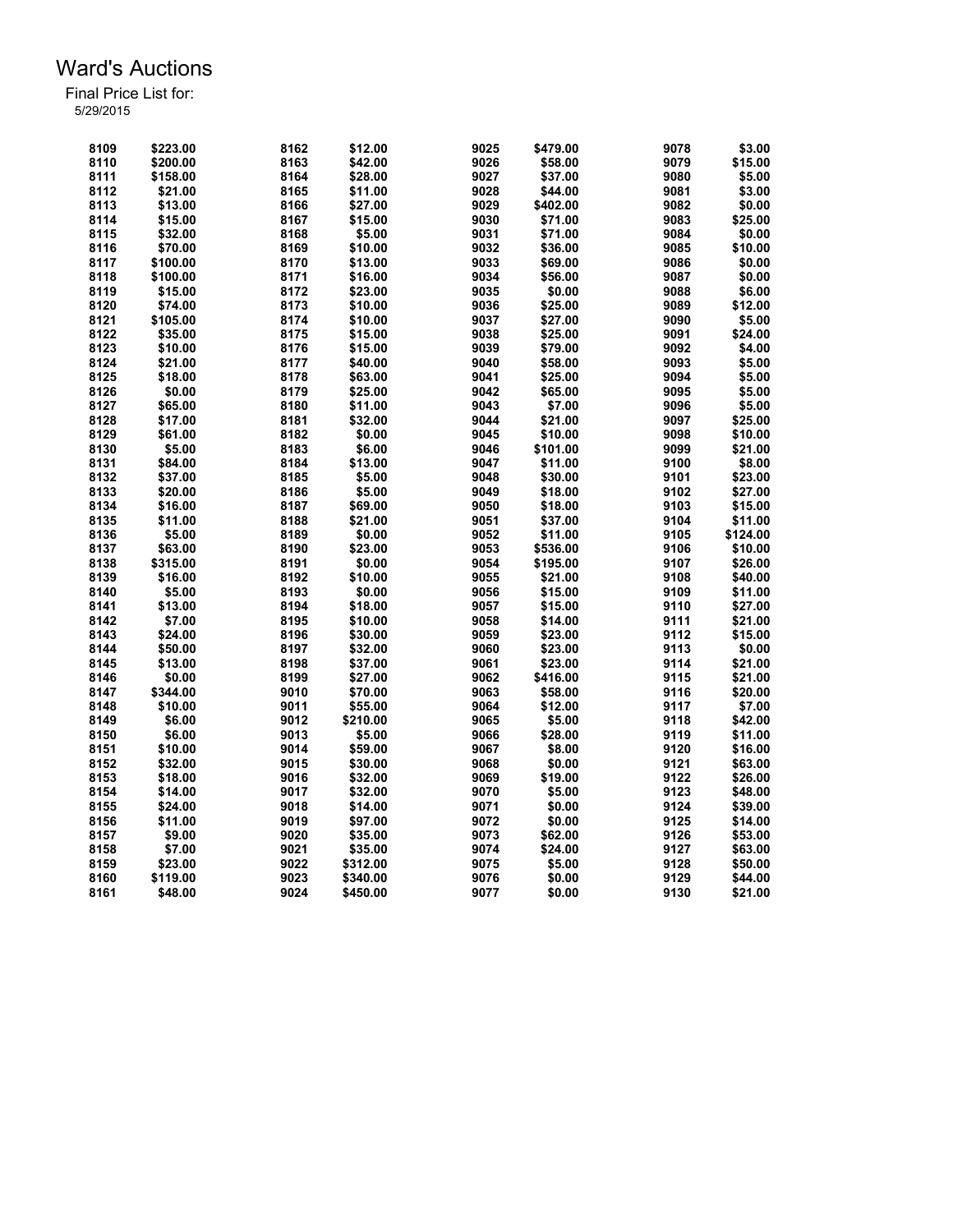| 9131 | \$5.00   | 9184 | \$80.00  | 9237 | \$18.00  | 9290 | \$18.00    |
|------|----------|------|----------|------|----------|------|------------|
| 9132 | \$14.00  | 9185 | \$50.00  | 9238 | \$18.00  | 9291 | \$14.00    |
| 9133 | \$23.00  | 9186 | \$32.00  | 9239 | \$36.00  | 9292 | \$10.00    |
| 9134 | \$6.00   | 9187 | \$67.00  | 9240 | \$5.00   | 9293 | \$19.00    |
| 9135 | \$55.00  | 9188 | \$27.00  | 9241 | \$19.00  | 9294 | \$5.00     |
| 9136 | \$5.00   | 9189 | \$23.00  | 9242 | \$16.00  | 9295 | \$24.00    |
| 9137 | \$12.00  | 9190 | \$105.00 | 9243 | \$21.00  | 9296 | \$81.00    |
| 9138 | \$20.00  | 9191 | \$29.00  | 9244 | \$21.00  | 9297 | \$26.00    |
| 9139 | \$31.00  | 9192 | \$16.00  | 9245 | \$16.00  | 9298 | \$10.00    |
|      |          |      |          |      |          |      |            |
| 9140 | \$111.00 | 9193 | \$13.00  | 9246 | \$12.00  | 9299 | \$28.00    |
| 9141 | \$45.00  | 9194 | \$16.00  | 9247 | \$37.00  | 9300 | \$40.00    |
| 9142 | \$101.00 | 9195 | \$53.00  | 9248 | \$18.00  | 9301 | \$0.00     |
| 9143 | \$54.00  | 9196 | \$0.00   | 9249 | \$21.00  | 9302 | \$5.00     |
| 9144 | \$18.00  | 9197 | \$15.00  | 9250 | \$21.00  | 9303 | \$15.00    |
| 9145 | \$16.00  | 9198 | \$5.00   | 9251 | \$21.00  | 9304 | \$5.00     |
| 9146 | \$94.00  | 9199 | \$17.00  | 9252 | \$12.00  | 9305 | \$29.00    |
| 9147 | \$7.00   | 9200 | \$20.00  | 9253 | \$12.00  | 9306 | \$25.00    |
| 9148 | \$17.00  | 9201 | \$25.00  | 9254 | \$27.00  | 9307 | \$5.00     |
| 9149 | \$16.00  | 9202 | \$32.00  | 9255 | \$79.00  | 9308 | \$22.00    |
| 9150 |          |      |          |      |          | 9309 |            |
|      | \$0.00   | 9203 | \$54.00  | 9256 | \$28.00  |      | \$2,916.00 |
| 9151 | \$16.00  | 9204 | \$118.00 | 9257 | \$10.00  | 9310 | \$1,264.00 |
| 9152 | \$44.00  | 9205 | \$263.00 | 9258 | \$33.00  | 9311 | \$231.00   |
| 9153 | \$35.00  | 9206 | \$45.00  | 9259 | \$23.00  | 9312 | \$368.00   |
| 9154 | \$54.00  | 9207 | \$23.00  | 9260 | \$23.00  | 9313 | \$98.00    |
| 9155 | \$54.00  | 9208 | \$77.00  | 9261 | \$23.00  | 9314 | \$137.00   |
| 9156 | \$44.00  | 9209 | \$5.00   | 9262 | \$27.00  | 9315 | \$88.00    |
| 9157 | \$21.00  | 9210 | \$0.00   | 9263 | \$24.00  | 9316 | \$96.00    |
| 9158 | \$18.00  | 9211 | \$74.00  | 9264 | \$41.00  | 9317 | \$81.00    |
| 9159 | \$53.00  | 9212 | \$86.00  | 9265 | \$12.00  | 9318 | \$97.00    |
| 9160 | \$16.00  | 9213 | \$0.00   | 9266 | \$400.00 | 9319 |            |
|      |          |      |          |      |          |      | \$97.00    |
| 9161 | \$31.00  | 9214 | \$720.00 | 9267 | \$499.00 | 9320 | \$25.00    |
| 9162 | \$21.00  | 9215 | \$83.00  | 9268 | \$150.00 | 9321 | \$212.00   |
| 9163 | \$15.00  | 9216 | \$25.00  | 9269 | \$100.00 | 9322 | \$10.00    |
| 9164 | \$32.00  | 9217 | \$48.00  | 9270 | \$0.00   | 9323 | \$13.00    |
| 9165 | \$11.00  | 9218 | \$394.00 | 9271 | \$134.00 | 9324 | \$0.00     |
| 9166 | \$25.00  | 9219 | \$69.00  | 9272 | \$0.00   | 9325 | \$15.00    |
| 9167 | \$12.00  | 9220 | \$50.00  | 9273 | \$342.00 | 9326 | \$16.00    |
| 9168 | \$31.00  | 9221 | \$21.00  | 9274 | \$273.00 | 9327 | \$15.00    |
| 9169 | \$8.00   | 9222 | \$48.00  | 9275 | \$69.00  | 9328 | \$15.00    |
| 9170 | \$12.00  | 9223 | \$153.00 | 9276 | \$168.00 | 9329 | \$42.00    |
|      |          |      |          |      |          |      |            |
| 9171 | \$12.00  | 9224 | \$174.00 | 9277 | \$150.00 | 9330 | \$19.00    |
| 9172 | \$5.00   | 9225 | \$168.00 | 9278 | \$117.00 | 9331 | \$10.00    |
| 9173 | \$5.00   | 9226 | \$121.00 | 9279 | \$0.00   | 9332 | \$10.00    |
| 9174 | \$13.00  | 9227 | \$53.00  | 9280 | \$0.00   | 9333 | \$83.00    |
| 9175 | \$8.00   | 9228 | \$23.00  | 9281 | \$50.00  | 9334 | \$10.00    |
| 9176 | \$5.00   | 9229 | \$16.00  | 9282 | \$116.00 | 9335 | \$116.00   |
| 9177 | \$12.00  | 9230 | \$205.00 | 9283 | \$119.00 | 9336 | \$50.00    |
| 9178 | \$26.00  | 9231 | \$44.00  | 9284 | \$87.00  | 9337 | \$13.00    |
| 9179 | \$9.00   | 9232 | \$41.00  | 9285 | \$116.00 | 9338 | \$9.00     |
| 9180 | \$5.00   | 9233 | \$25.00  | 9286 | \$10.00  | 9339 | \$52.00    |
| 9181 | \$69.00  | 9234 | \$50.00  | 9287 | \$0.00   | 9340 | \$53.00    |
|      |          |      |          |      |          |      |            |
| 9182 | \$32.00  | 9235 | \$98.00  | 9288 | \$37.00  | 9341 | \$37.00    |
| 9183 | \$249.00 | 9236 | \$38.00  | 9289 | \$14.00  | 9342 | \$53.00    |